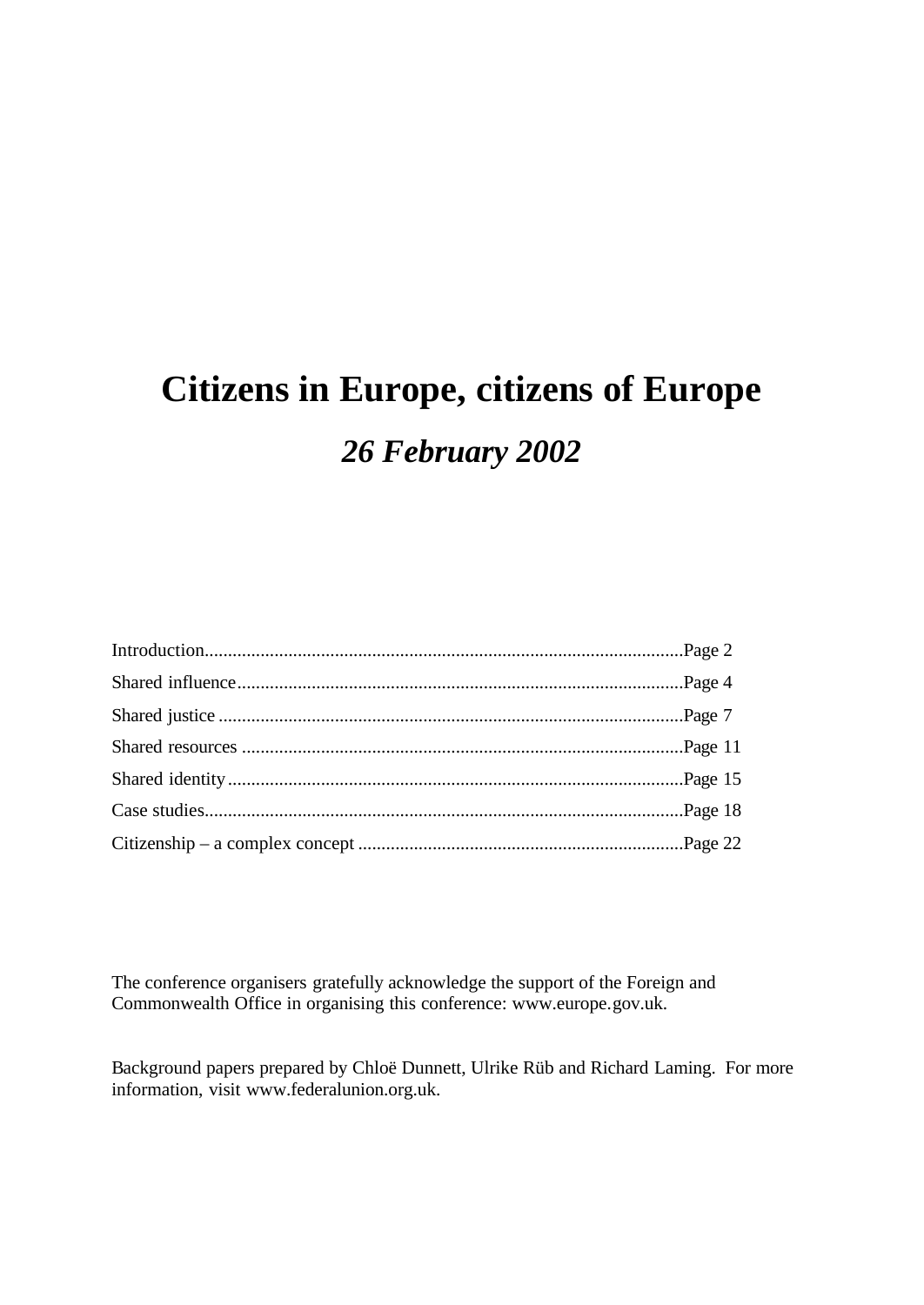# **Introduction**

"Democracy requires not only the *cracy* but also the *demos*, not only the state but also the people. You can create the apparatus of a state at European level, with a common frontier, a single immigration policy, a common foreign and defence policy, and a single currency. All the attributes of the nation state, all its *functions*, can be transferred to the European level along the Monnet-functionalist model. But what we do not have and what we cannot conjure up is a *demos* – that is, a single European people."

Michael Portillo, "Democratic values and the currency", IEA, 1998

What will it feel like to be a citizen of Europe? The propositions currently being considered and debated by the Council of Ministers, the European Parliament and the new constitutional convention will in due course result in many changes to ordinary people's relation to the EU. So will the enlargement process, as 10 applicant countries in central and eastern Europe and the Mediterranean are expected to join in 2004.

The conference today will ask if Michael Portillo is right. Is the European Union on the road to becoming a European nation state? Or is it a different kind of political entity?

Is the EU simply going to take over the role of the nation state in the life of the citizen? Or is the nature of citizenship changing altogether?

There are two challenges to the concept of national citizenship in Europe. The first is the European Union; the second is globalisation.

Since the ratification of the Maastricht treaty, the European Union now bestows its own rights on the citizens of the member states, rights those citizens would not have if their country were not in the EU. The Amsterdam treaty made clear that these rights are additional to those of national citizenship and do not replace them.

The effects of globalisation cannot be ignored in any discussion of the role of the state and the rights of the citizen. Many of the assumptions previously made no longer make sense. A simple example: the telephone system. Once it was considered a "natural monopoly" – it made no sense to have two competing telephone networks – and was owned by the state. Now, we have many competing telephone services both fixed and mobile. The idea of telecommunications as a state monopoly today seems absurd. Postal services are now moving in the same direction.

So, the traditional role of the nation state is now in question. Which of its functions should be taken over by the European Union? And which should be given up by the state altogether?

The role of the state has been continually changing ever since states were first created. The challenges today are perhaps greater and faster-moving than ever before, but the fact that there are challenges is not new.

This debate therefore is of interest to everyone who is concerned about the way we are governed, or – to phrase it better – the way we govern ourselves.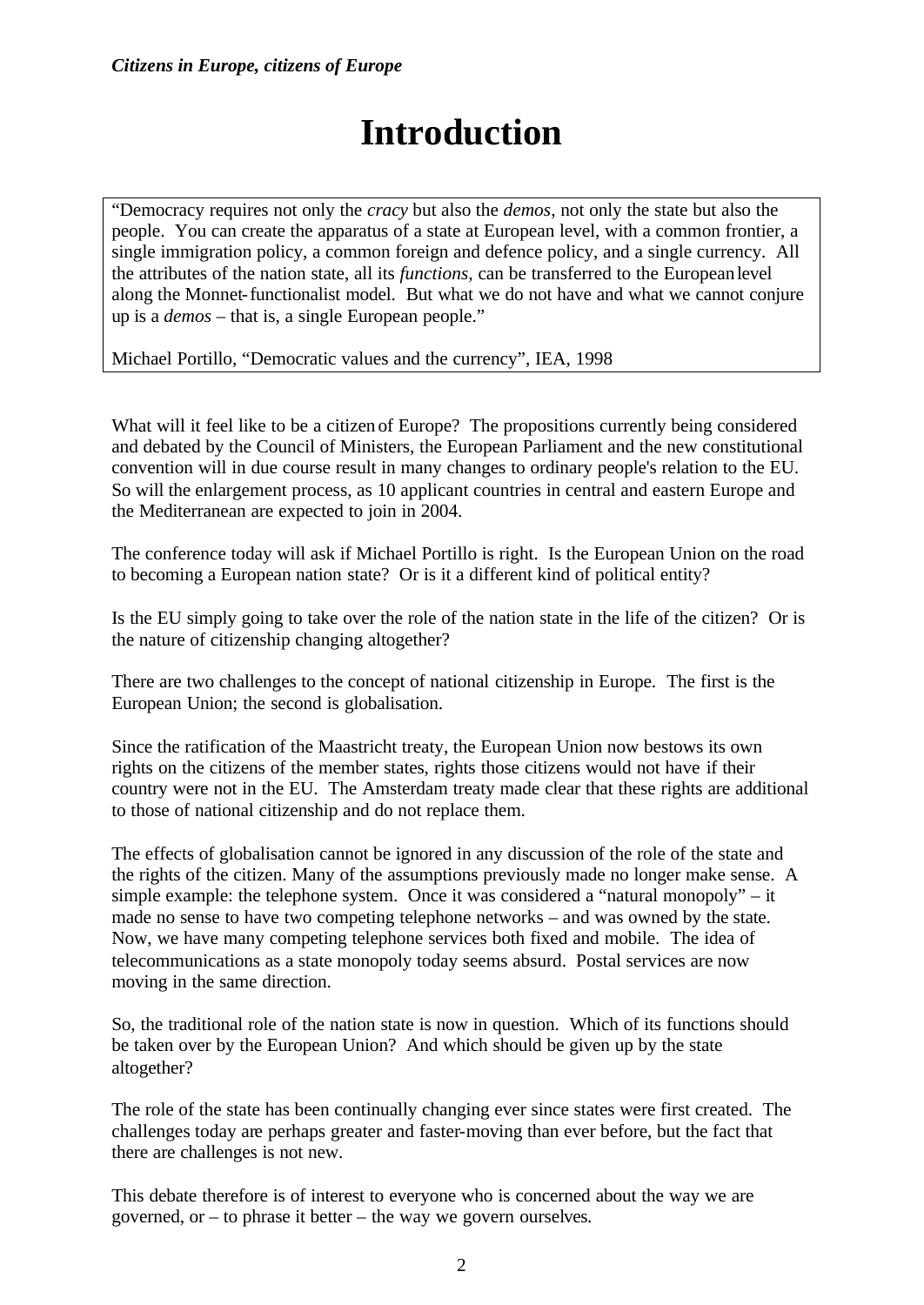### **Morning workshops**

The morning workshops will look at examples of citizenship in action. How do different countries interpret citizenship rights and duties? Why do different countries interpret them in different ways? Are some interpretations better or more acceptable than others? If so, why?

The examples chosen for discussion are atypical. This is deliberate.

In neuro-psychology, it is possible to learn about the way in which the brain functions in normal circumstances by studying abnormal or damaged brains. For example, clues to the way in which the brain interprets words when reading can be obtained from considering the case of someone who can read only numbers and not other words.

In the same way, we hope to learn something about the way in which citizenship rights and duties have developed by studying atypical or unusual examples of such rights and duties around the world. As far as possible, examples have been chosen from democracies. Democracy is the prevailing political ethos of our time.

This seminar will not give a simple description of the rights and duties of European citizens. You can find these yourself in the European treaties, or read the excellent explanation on the website of the European Citizen Action Service. Rather, this seminar aims to look at what these rights and duties mean. What are the implications of the development of the concept of European citizenship for the role and function of national citizenship?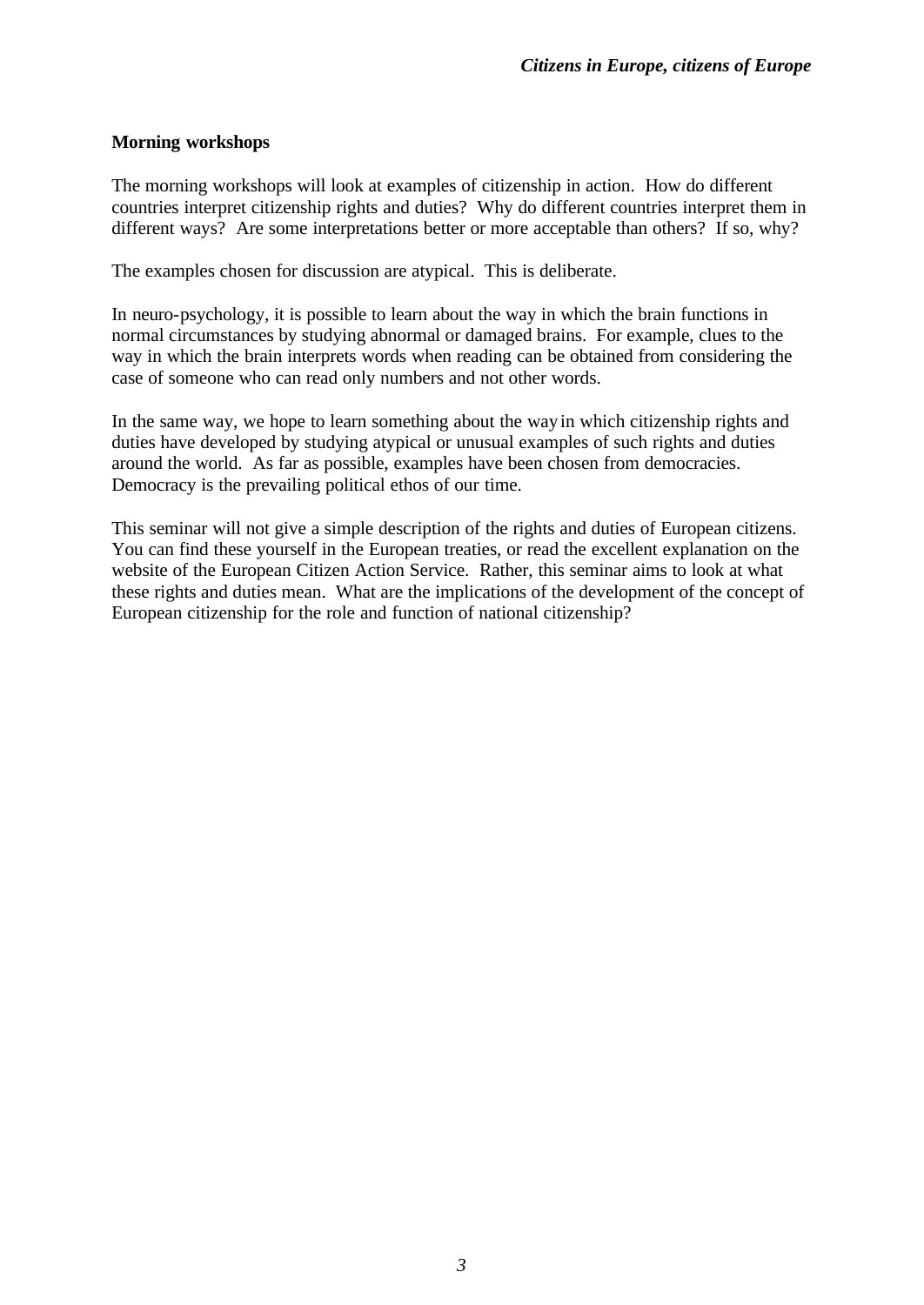# **Shared influence**

*Citizenship is normally treated as a political concept, and that is indeed one of its most important aspects. In a democracy, a mark of citizenship is the right to influence the politics of the state. Perhaps, in a circular manner, this also gives us a definition of democracy. The workshop on shared influence will look at examples from around the world of different definitions of who is entitled to take part in democratic politics.*

### **The right to vote**

Who is eligible to vote is also a key question, given that it is a core component of citizenship in democratic countries. In the UK, those who are eligible to vote must be British citizens, or other Commonwealth citizens (see below) or citizens of the Irish Republic who are resident in the UK. European Union citizens can not vote in UK elections, though they can vote in local elections and European Parliament elections (see below). UK expatriates lose the right to vote after 20 years.

The Uniformed and Overseas Citizens Absentee Voting Act (UOCAVA) guarantees United States citizens overseas the right to vote in federal elections in the United States. (Federal elections include primaries, general and special elections for the President, Vice President, U.S. Senators and U.S. Representatives to Congress.) The UOCAVA applies only to federal elections. However, many states in the United States have enacted legislation whereby certain categories of citizens residing overseas can vote by absentee ballot for state or local officials.

All US citizens are liable to US federal taxation, wherever in the world they live. State taxation may also be applied to US citizens overseas who also vote in state elections. But federal law provides that no tax liability may be imposed based on exercising the right to vote in federal elections, e.g., the President, Vice President, U.S. Senators and U.S. Representatives to Congress.

Latvia grants the right to vote inter alia to all those who were Latvian citizens at the time of the occupation by the USSR in 1940. This includes those who fled at the time and have never been back, so that polling stations are set up in some old people's homes in the UK. It was proposed that ethnic Hungarians living in neighbouring countries should be permitted to vote in Hungarian elections.

### **Issues: who should have the right to vote?**

### **The right to give money to political parties**

Protection of national democracy not only prevents foreigners from voting, but also from donating money to political parties.

New rules mean that British (and Commonwealth) citizens enjoy privileges in the field of political patronage denied to foreigners. The Political Parties, Elections and Referendums Act 2000 introduces for the first time controls on political donations and requires the Electoral Commission to maintain a register of large donations.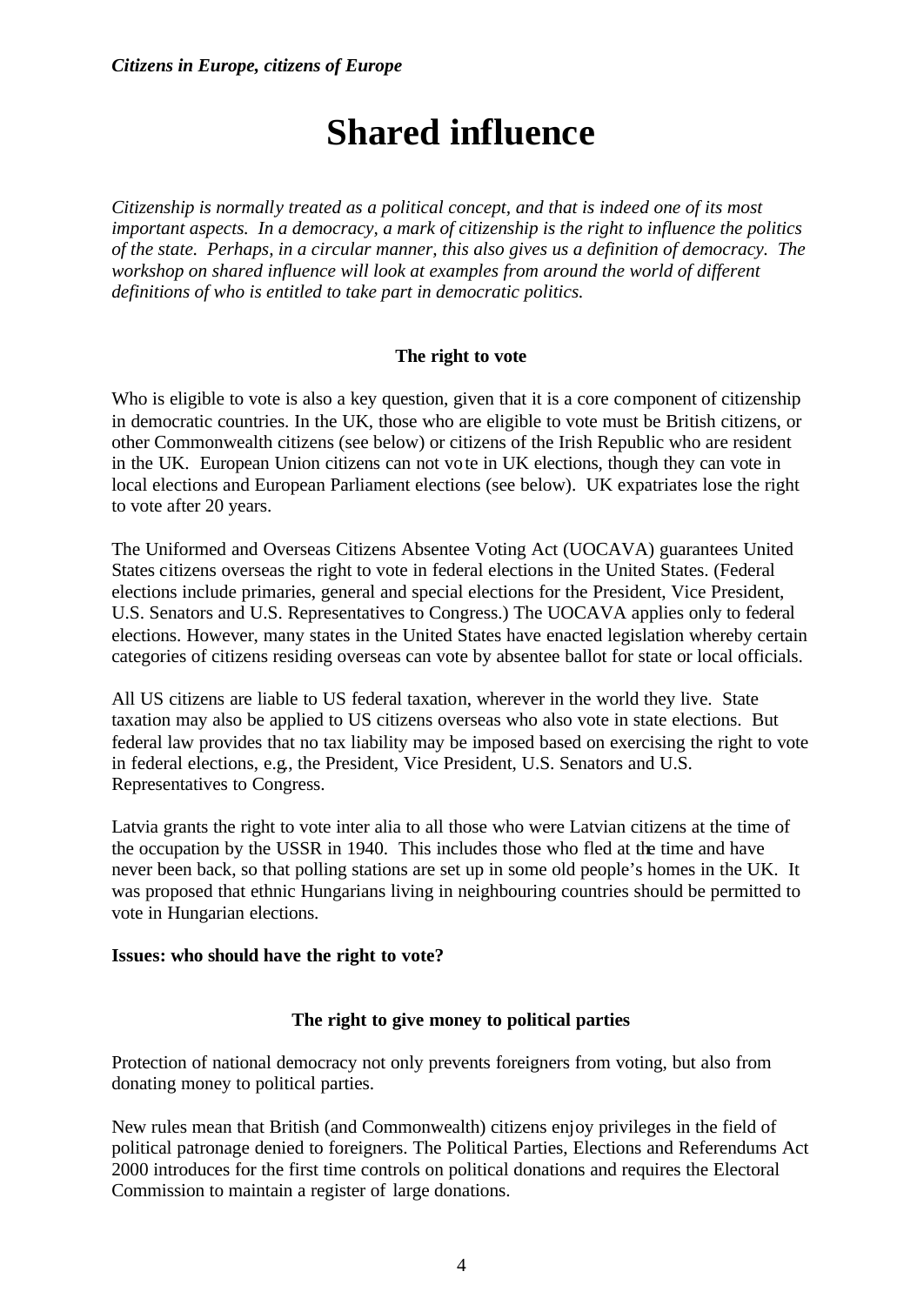While anyone can make a donation of less than £200, donations over this amount must be from a permissible source. This must be from one of the following:

- An individual resident in the United Kingdom or registered in an electoral register; a registered political party; a company; a trade union; a building society; a limited liability partnership; a friendly society or an unincorporated association. All foreign donations are banned.
- Therefore anyone registered on the electoral roll is entitled to make a more direct impact on political parties than just the weight of their vote. Interestingly, the Electoral Commission notes that 'different rules are likely to apply to registered political parties and others in Northern Ireland".

However, British citizens directly affected both the Irish and Danish 'no' votes in their referendums on the Treaty of Nice and the Euro respectively. The British millionaire Eurosceptic, Paul Sykes, a member of the Tory party, helped to fund the successful 'no' campaign in Denmark (2000) through the placing of full-page advertisements in the Danish press. Moreover, Tory Eurosceptics in the European Foundation, led by Bill Cash MP, helped fund the 'no' campaign in Ireland against ratification of the Nice Treaty in 2001.

### **Issues: Where does the boundary of citizenship lie? Why does it seem to vary according to what aspect of citizenship is under scrutiny? Should non-citizens be allowed to influence the political system, either through voting or through financial means?**

### **What is special about "national" elections in the EU?**

Later this year, there are elections in other EU countries, including France and Germany. The outcome of these elections will have a big impact on the future of EU policies, e.g. agriculture, that have an impact on the UK. Agriculture is an EU competence, so the UK cannot make policy in this area without the agreement of other countries. So, the outcome of the elections will affect citizens in the UK, yet citizens of the UK are unable to influence that outcome. Is that democracy?

By contrast, in a UK by-election, for example the recent election in Ogmore, the only people allowed to cast votes were the voters of Ogmore, but the campaigning effort and the fundraising involved people from outside the constituency too. Should the people of Ogmore be protected from "outside" interference?

### **Issues: To what extent does it make sense to think of the French election as the French by-election in the European political process?**

### **Voting rights of European citizens**

Traditionally the right to vote in elections remains the right and privilege of only the citizens of the given country. People living in a country of which they are not citizens are not eligible to vote, hence they cannot exert political influence in the country where they are living (working, paying taxes, studying etc.). However, they have the same obligations, e.g. concerning paying taxes. Originally this had included all elections, such as general elections, local elections and European elections.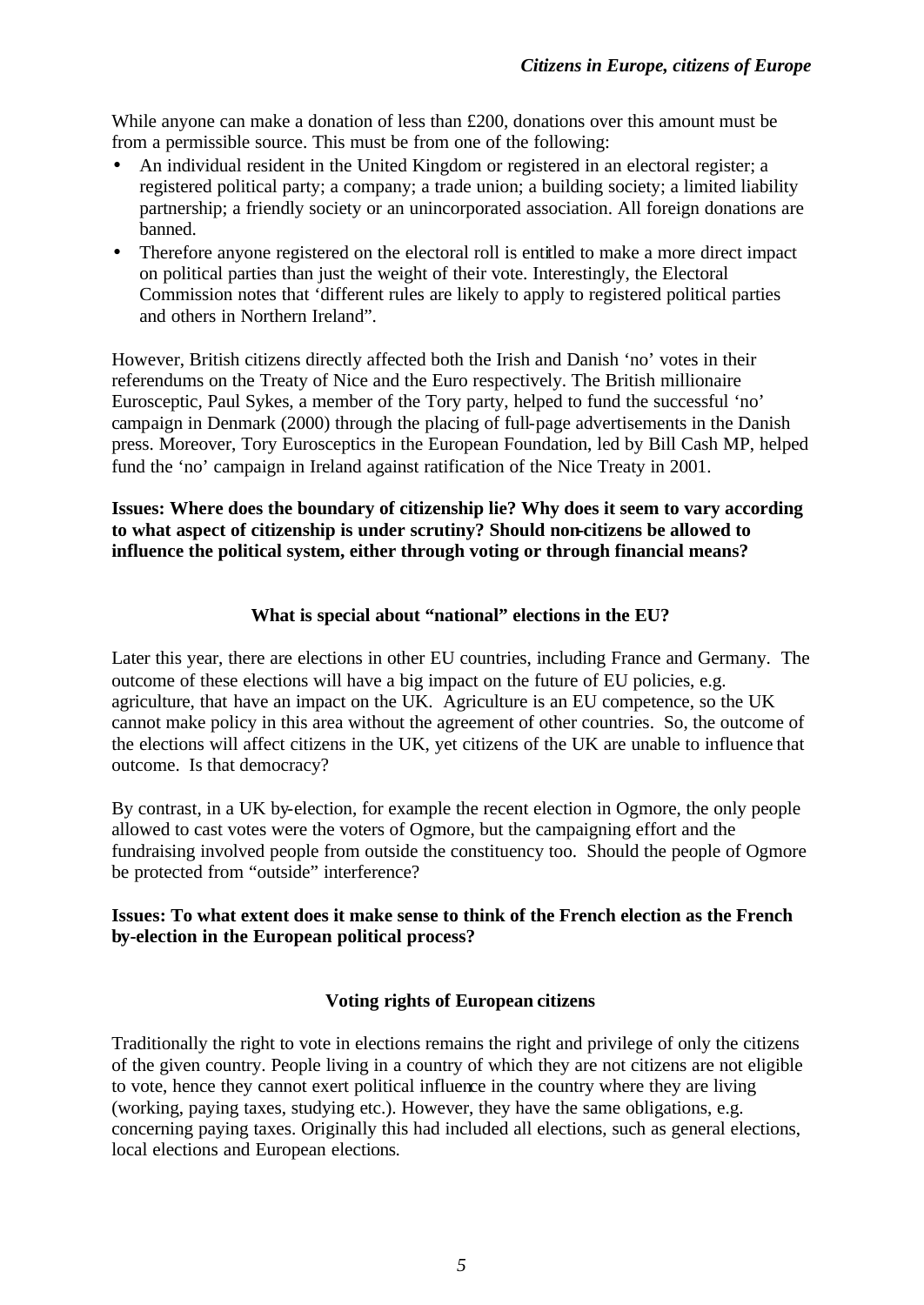However, the Maastricht Treaty invented the concept of "European citizenship" which exists in addition to the national citizenship of each citizen of an EU member state. The rights resulting from being an EU citizen include:

- The right to vote in local elections in their EU country of residence (i.e. British citizens living in France/ Spain/ Germany).
- The right to vote in elections to the European Parliament in their EU country of residence (e.g. French citizens living in the UK can vote for British MEPs).
- The exact definition of the voting rights of EU citizens in each country is laid down in each member state's electoral legislation. In most cases EU citizens will e.g. be excluded from voting in referenda, unless it is on local topics.

For example, 1) EU citizens are allowed to vote in the referendum on directly elected mayors in the UK held by their local council, 2) EU citizens are allowed to vote for the local councils of the London boroughs, but not for the London Mayor, 3) EU citizens are not allowed to vote for e.g the Scottish Parliament.

**Issues: Where are the boundaries of citizenship? Who should be allowed to vote on which level and why should non-citizens vote at local level and not at national level? Why are there restrictions on who can vote? Is it fair that foreign nationals living and working in another country pay taxes but are not allowed to vote for the government that sets these taxes?**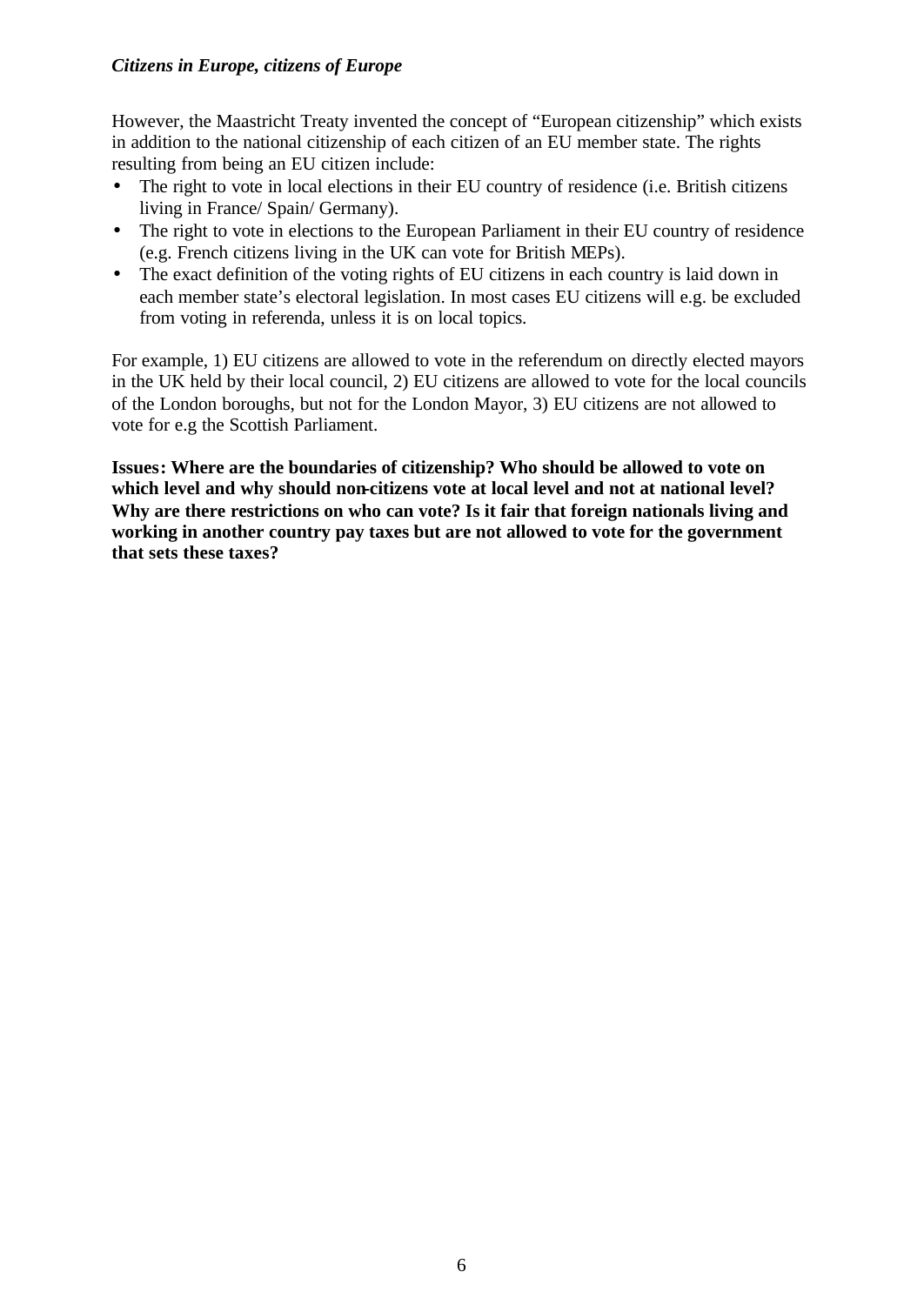# **Shared justice**

*Perhaps nothing engages public anger and concern so much as the criminal law. This is demonstrated by widespread and profound revulsion at recent paedophile cases, or the reaction to the growing theft of mobile phones*

*But what is a crime? How are guilt and innocence to be determined? And what is a suitable punishment? The answers to these questions can very considerably from one country to another. Differences in the criminal law between one jurisdiction and another can pose an obstacle to the enforcement of that law. How far are we willing to go to connect difference criminal jurisdictions together to ensure that justice is done?*

### **What is a crime?**

How does an act come to be defined as a crime? Why do different countries have different definitions of crime? (e.g. bullfighting is legal in Spain but would be illegal in the UK). Does it matter? Consider the case of someone who organised a bullfight in the UK, and then fled to Spain. Should the Spanish permit the extradition of that person back to the UK for prosecution? Are the Spanish entitled to conclude that UK law is wrong in making bullfighting illegal? Now that borders between different member states do not obstruct the free movement of citizens, does it make sense that wanted criminals can still hide behind those borders?

Why do different countries have different systems of criminal law? For example, the jury system and the presumption of innocence are held as important aspects of the English system. In France, a system of investigating magistrates is used instead. Is it acceptable to the English that English citizens be tried under French law? What if the English citizens concerned have to be extradited to France? Should the English be willing to hand them over? When does cultural variation become a matter of fundamental human rights.

For example, consider the opponents of the Egyptian government based in the UK. These people are wanted for trial in Egypt, however extradition has been refused on the grounds that they would not get a fair trial in Egypt. Is this is a reason not to extradite?

**Issues: why do different countries have different definitions of crime? To what extent is the definition of a crime a matter of culture and to what extent a matter of human rights? Are there any acts that are so serious that they should always be crimes, so that no country has the right to fail to punish it?**

### **Deportation**

One punishment that can meted out to foreigners convicted of crimes is deportation. The right to residence is a privilege that may be withdrawn. Obviously, this cannot be applied to citizens, although some countries have a near-equivalent in internal exile. Many of the early colonists in Australia arrived there for this reason.

An awkward combination of deportation and citizenship that is inherited by birth rather than acquired by being born in a territory resulted in an extraordinary implementation of justice in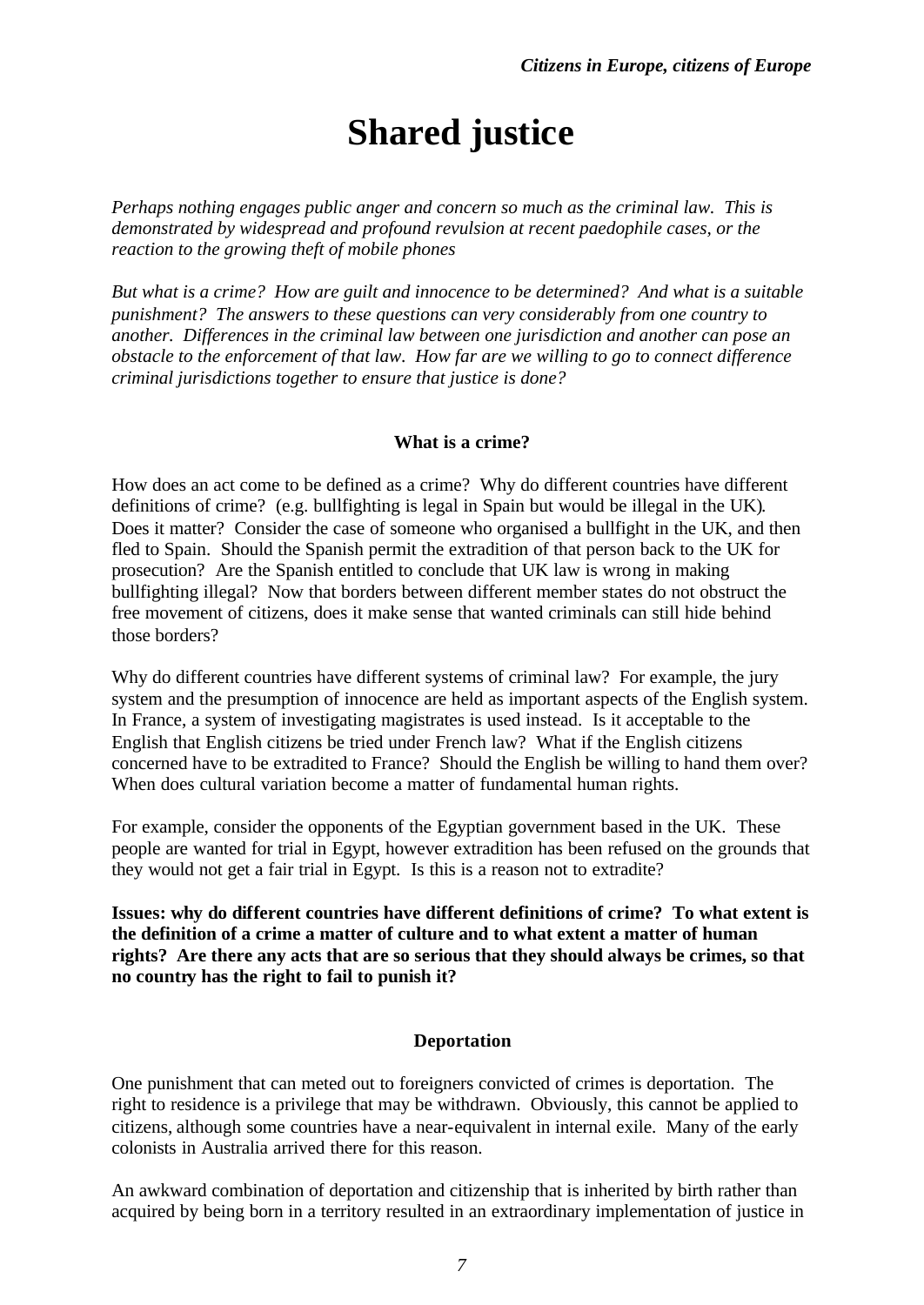Germany in 1998. A child of Turkish parents was treated in a way that a child of German parents would not be.

The authorities in Bavaria deported a fourteen-year-old boy to Turkey after months of controversy and legal argument. The boy, Muhlis Ari, had a long record of juvenile crime. He was flown to Istanbul after the German Constitutional Court upheld a lower court ruling that his residence permit should not be renewed. He was born and brought up in Germany, but was deported to a country he had never visited, with a language he didn't speak. Legal moves to deport his parents for failing to control him were defeated. They remained in Germany, but their son was met in Istanbul by relatives and German consular officials.

Cem Oezdemir, a German MP whose parents are Turkish, says he was shocked by the authorities' actions. "Our problem in Germany is that we are talking here about a child who was born in Germany, who belongs to Germany, who is in trouble with the law. But Mehmet committed his crimes in this country and Turkey is not responsible for that. We are responsible for it, and as long as Germany doesn't realise that we are responsible for the children born in this country - wherever their parents came from - we won't solve this problem."

**Issues: Why is deportation considered a punishment? In a world of increasing crossborder communication, does it make much difference any more? Why should a country be forced to accept a deportee?**

### **Extradition**

There are several countries, including Germany, Austria and Switzerland, whose code of law generally prohibits the extradition of their own nationals (Austrians from Austria etc.). They claim that their nationals, if they have committed crimes outside their own country, should be tried in their own country. Other countries however (including the UK) have agreed to mutual agreements which provide for extradition of their citizens to the other country under certain circumstances. The EU has agreed on an EU arrest warrant which would supersede bilateral agreements and instead allow for the extradition of EU citizens to other EU member states.

**Issues: Should the justice system of one country be allowed to judge the citizens of another country? Should a person be tried under the law under which he/she committed the crime or under which his citizens' rights originate from? What implication does this have for countries which use the death penalty (i.e. foreign nationals held by the USA for terrorism charges)?**

#### **International criminal justice**

Slobodan Milosevic is currently being tried in The Hague. Is this victors' justice, or is it justice?

In 1998 139 member states of the United Nations created the International Criminal Court (ICC) as an international institution to prosecute individuals accused of genocide, crimes against humanity and war crimes (it still awaits ratification before it comes into being). In human rights circles it is seen as a great advance in human rights protection.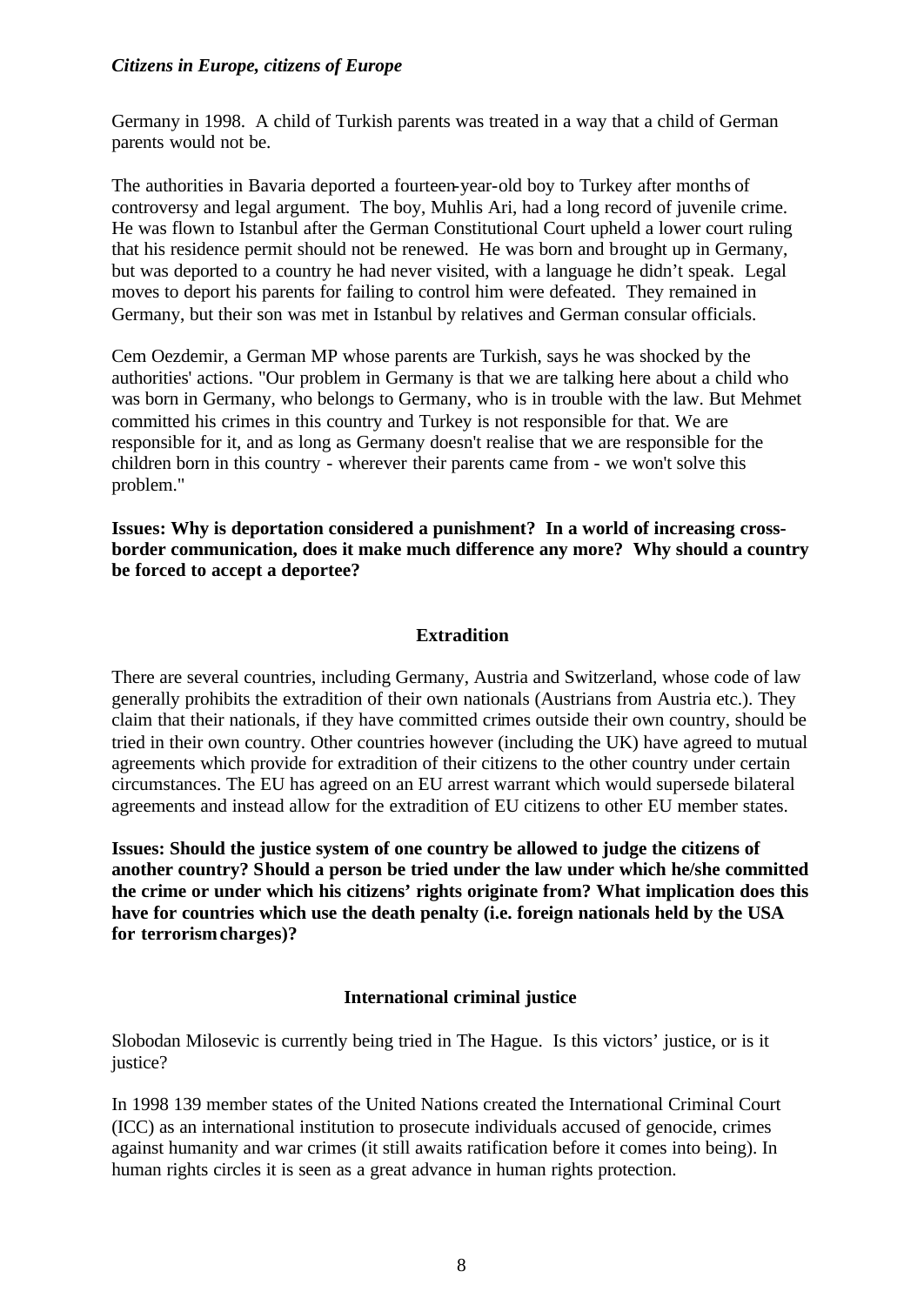Jesse Helms, a conservative rightwing US senator, opposes the ICC because he believes that US citizens should not be able to be tried by an international body. The background to this is that it could be used against American soldiers, e.g. regarding war crimes committed by NATO in the Kosovo war in the 1999 or UN peacekeeping missions. Helms fears that the International Criminal Court could impinge on the US sovereignty in foreign policy. **"**Why would Americans submit matters of national security to the judgement of an International Criminal Court, a continent away, comprised of mostly foreign judges elected by an international body made up of the membership of the U.N. General Assembly?" As the ICC will answer to an assembly of UN member states, Helms fears that UN members hostile to the USA, such as Sudan or Cuba, could get a say in the prosecution of American citizens. However, only states who have ratified the treaty would have a say, and what the US sees as "rogue states' are unlikely to do so, as it would expose their leaders to prosecution. Jesse Helms introduced a 'bill to protect United States military personnel and other elected and appointed officials of the United States Government against criminal prosecution by an international criminal court to which the United States is not party'. The suggested bill:

- Prohibits U.S. co-operation with the International Criminal Court.
- Limits US participation in UN peacekeeping missions and assistance to allied countries which are part of the ICC.
- Gives authorisation for the President to take any action and use all means necessary (including the provision of legal assistance) to bring about the release of US military personnel held by the ICC.
- Gives authorisation to allocate the financial contributions of the US to the UN to the Embassy Security, Construction and Maintenance Account of the Department of State instead.
- Suggests that the President should rescind the signature made on behalf of the United States to the Rome Statute of the International Criminal Court.

This bill hence authorises the invasion of the Netherlands (the seat of the ICC and a NATO member) in order to protect American citizens from prosecution.

### **Issues: Should international organisations have the capacity to judge? Should states protect their citizens from being tried by an international organisation?**

### **The right to trial by jury**

The right to trial by jury is often described as 'the jewel in the Crown' or 'the corner stone' of the British justice system. For most it is also an important incident of citizenship: De Tocqueville memorably described it as a 'peerless teacher of citizenship' and it is a good example of the correspondence between a citizen's rights, and one's duties. Though it is undergoing reform, following a review by Sir Robin Auld, at present it means that what is a key civic duty is avoided, or avoids, many English citizens.

- The only qualification for jury service in England and Wales, apart from age and ordinary residence in this country, is entry on the electoral roll. (See political influence sheet for more info on this).
- The nature of this record results in under-representation of those in their early 20s, ethnic minorities and the more mobile sections of the community, such as those living in rented accommodation.
- Certain professions are exempt at present from jury service, including doctors and MPs.
- In contrast, in New York and many other states in the USA, source records for jury service have been expanded, all or most of the exemptions from jury trial have been swept away, and excusals have largely become deferrals. The result is that nearly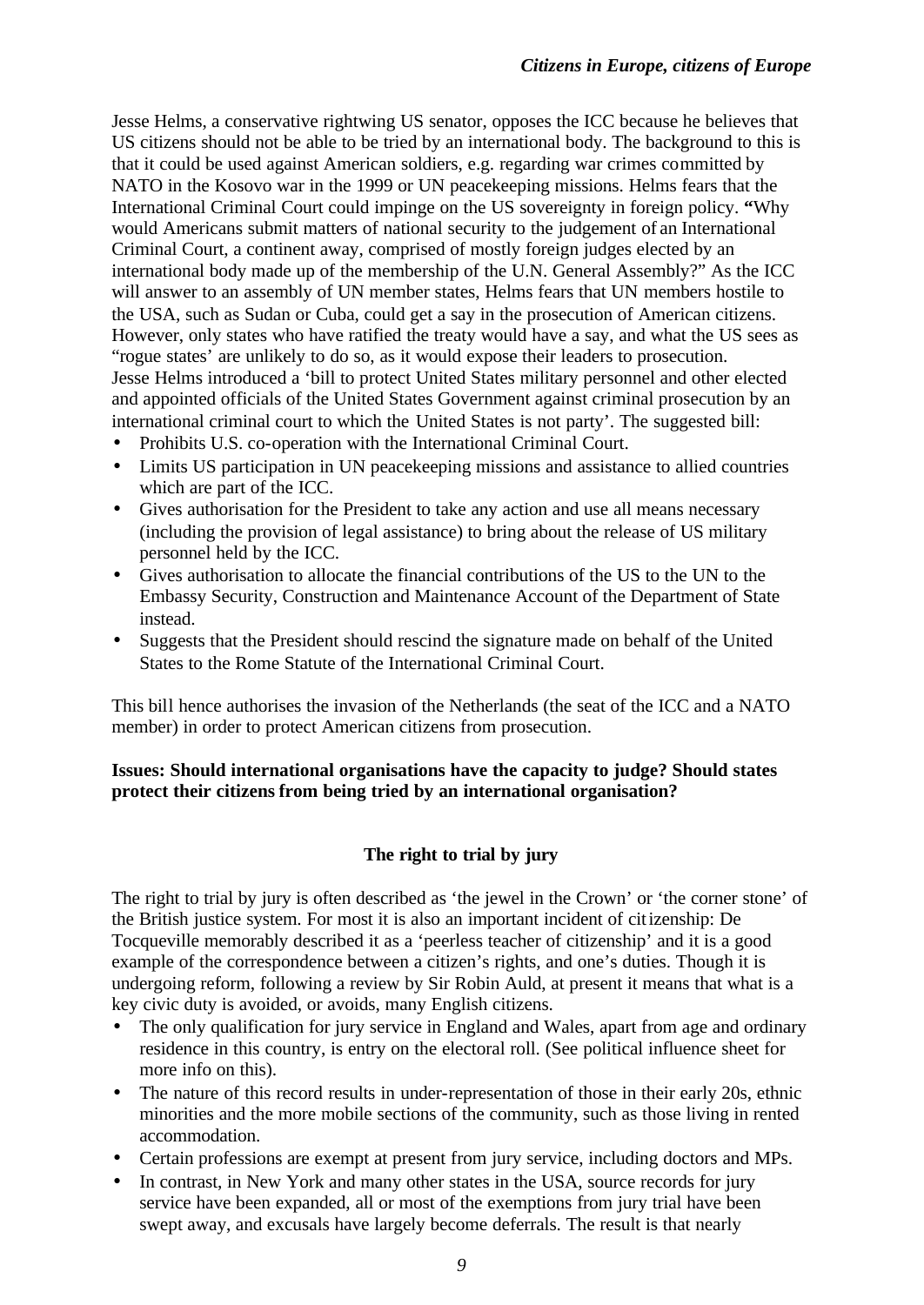everyone does jury service as an acknowledged civic duty, including judges, lawyers, policemen, doctors and clergymen.

- As with the USA Federal and State jurisdiction and a number of Commonwealth countries, Sir Robin Auld has recommended that the source base can be supplemented by cross-checking the electoral roll by reference to other sources, for example the Driver and Vehicle Licensing Authority, the Department for Work and Pensions, the Inland Revenue and telephone directories.
- Jury service is not regarded as a citizen's duty throughout the EU: in Germany for e.g. citizens are not required to sit on juries, in Spain jury service has only recently been recognised as a civic duty, and MPs, policemen, lawyers, professors in law and legal medicine and prison officers are all exempt, to name but a few.

### **Issues: Should jury service be a civic duty? If so, why are some citizens excluded?**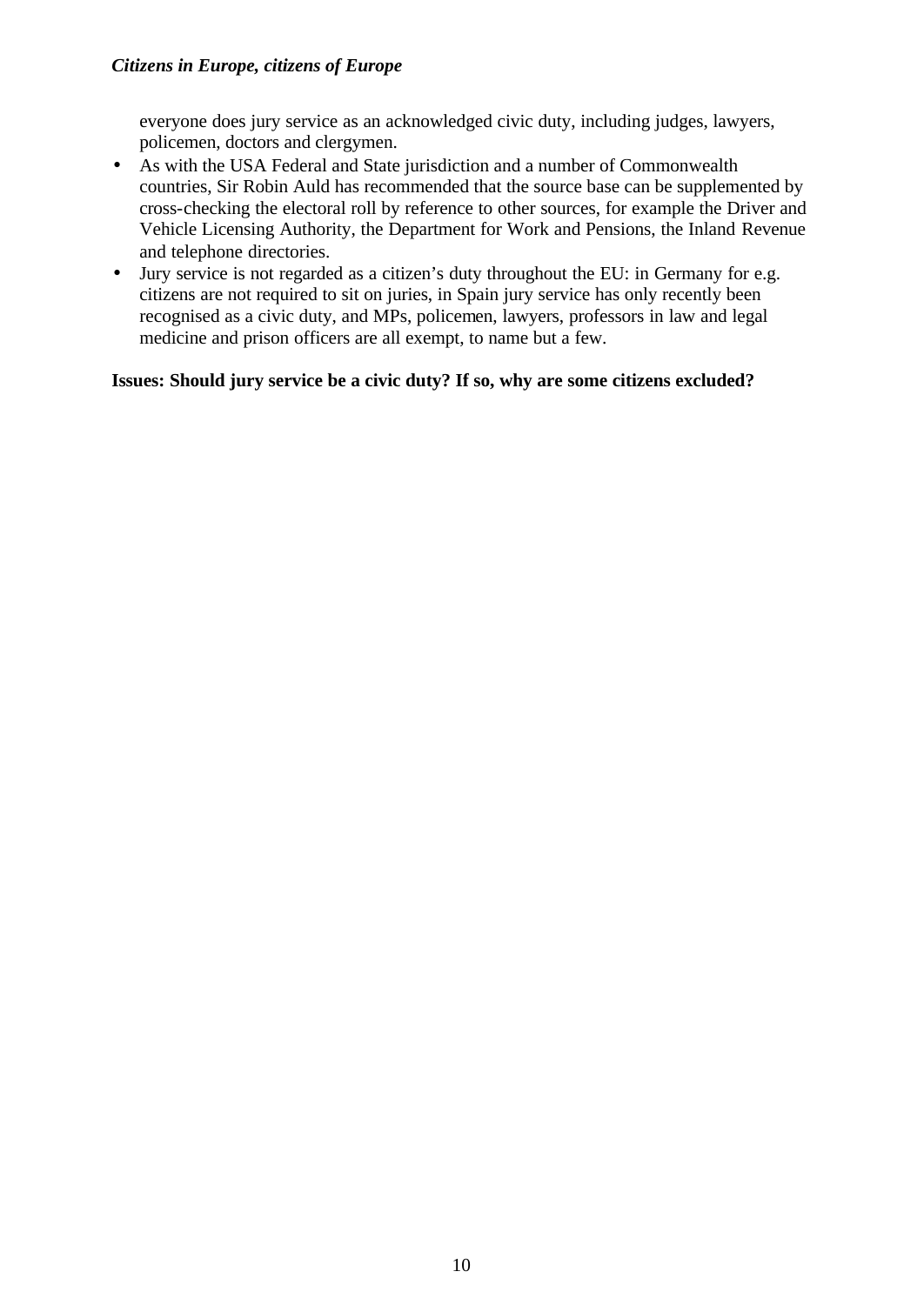### **Shared resources**

*The communities we live in are bound together not only by law but also by material possessions. Collective services can be provided and paid for by collective taxation. But who pays the taxes, and who benefits from the services? Citizenship can be a valuable thing to have.*

### **A fair deal for foreigners?**

Within the UK, university tuition fees have been a hot topic of discussion in recent years. While not only challenging the long held belief that a right to a free education was an important tenet of British citizenship, they also highlight, together with other university fees, the shifting boundaries of where British citizenship lies:

- While Scottish students studying in England and Wales and N. Ireland currently pay tuition fees, they do not do so in Scotland.
- Should you be an undergraduate from outside the EU, you will be expected to pay university fees of around £10, 000, depending on the course and university (e.g. £9, 859 at Nottingham University)
- While all EU students pay tuition fees and are supposed to pay the same university fees whichever country they are from, non-UK EU students are not eligible for a UK student loan, supplementary grants, hardship loans or Access Funds.
- At postgraduate level in the UK, unlike some other EU countries such as France where no one pays, all students pay substantial university fees. However, these are again variable should you come from inside or outside the EU (e.g. at LSE, the standard fee is £6, 917 for 'home' students (those inside the EU) and £10, 168 for international students.
- The concept of differential fees for non-nationals (or non-EU members) is apparent elsewhere: at the Hermitage in St. Petersburg, Russia, considered to be a valuable element of the national heritage, Russian citizens pay only 15 roubles; others pay 300 roubles. Furthermore, should you have been a resident of Leningrad during the Blockade, a veteran of WWII or disabled, you get in for free…

**Issues: why are there differences in the rights that English and Scottish students have at universities. Should all citizens be entitled to the same rights? Why should non-citizens receive fewer services than citizens.**

### **Who benefits?**

The island of Jersey in the Channels Islands grants full citizenship rights to permanent residents after six months. However, there are stiff restrictions on who may become a permanent resident. The Jersey Citizens Advice Bureau says the following:

Jersey has very strict housing laws which specify who can rent or buy property and more specifically who can live in it. A small number of people each year who are considered to be of social and/or economic benefit to the island are granted consent to purchase dwelling accommodation. The properties which they can buy are usually outside the price range of the generality of local purchasers.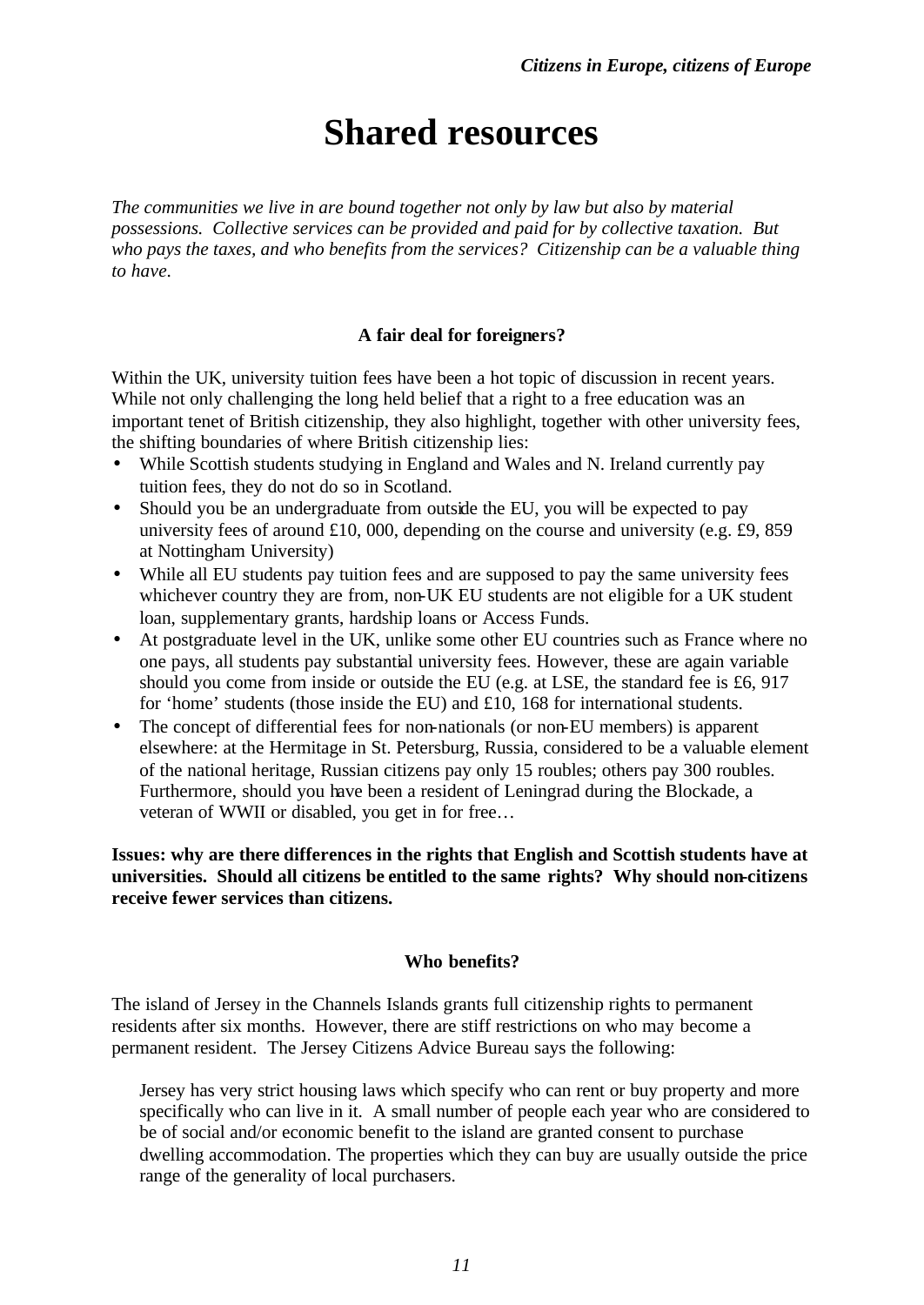[A somewhat different sentiment from the inscription on the Statue of Liberty: "Give me your tired, your poor / Your huddled masses yearning to breathe free".]

During the 1990s, in the run-up to the return of Hong Kong to China, different countries offered visas and residence permits to Hong Kong Chinese. Canada operated a points system, so that the opportunity to emigrate to Canada from Hong Kong was greater for those who were educated, professionally qualified, young and/or wealthy.

The USA operates a green card system, in which a certain number of permanent residence and work visas are offered at random. This year, 50,000 green cards are available through the Diversity Immigrant Visa Lottery. Applicants for green cards are chosen by a random computer-generated lottery drawing. Compared with the Canadian approach to Hong Kong, the education criteria are very low – either 12 years' schooling or two years out of the past five doing a job that requires two years training or experience

Hungary has introduced a system granting employment rights for periods of 3 months at a time to ethnic Hungarians in neighbouring countries (except Austria). Austria was exempted at the insistence of the EU because EU law forbids discrimination on grounds of race. The EU does not appear to wish to export this principle to accession countries.

### **Issues: should countries be permitted to pick and choose their new citizens on the basis of money or education, or should immigration be a right equally available to all?**

### **Who owns your DNA?**

Almost all of the 270,000 inhabitants of Iceland are descended from a few Norse and Celtic settlers. The relatively homogenous and well-documented gene pool is a treasure trove for genetic researchers, who are eager to mine the Icelandic genome for hints on how to treat human disease. In 2000 an Icelandic biotech company called DeCode was granted an exclusive licence to build a database combining genealogical records, medical records, and DNA. The implications of this in terms of privacy, rights and duties of a citizen are enormous, and unprecedented.

- Kari Stephansson, president and CEO of DeCode, argues that it is a citizen's duty to share his/her genetic information, as Icelanders are only privy to the good health care system they use today because 'our parents and their parents allowed us to use the information generated when they received health care… When we take advantage of this health care system, it is a right that comes with an obligation, a obligation to contribute the same.'
- However, few have raised the issue of the small number of immigrants, who do not share this genetic inheritance. Will they still benefit from the knowledge the database brings?
- Moreover, Stephansson's assertion that it is a citizen's duty to share such personal information, for future as well as current members of society, does not go unchallenged: Petur Hauksson and the "Mannvernd' organisation protest that the government does not have the right to sell its people's genetic information, that the exclusive licensing deal set up has turned what is a quintessentially public resource into a private commodity, which may end up denying access to its benefits to the very individuals whose DNA make the discoveries possible.

**Issues: right to own/sell/make use of personal genetic information? Who benefits? Should a public resource be available to all or just a section of society? Private use of public resources?**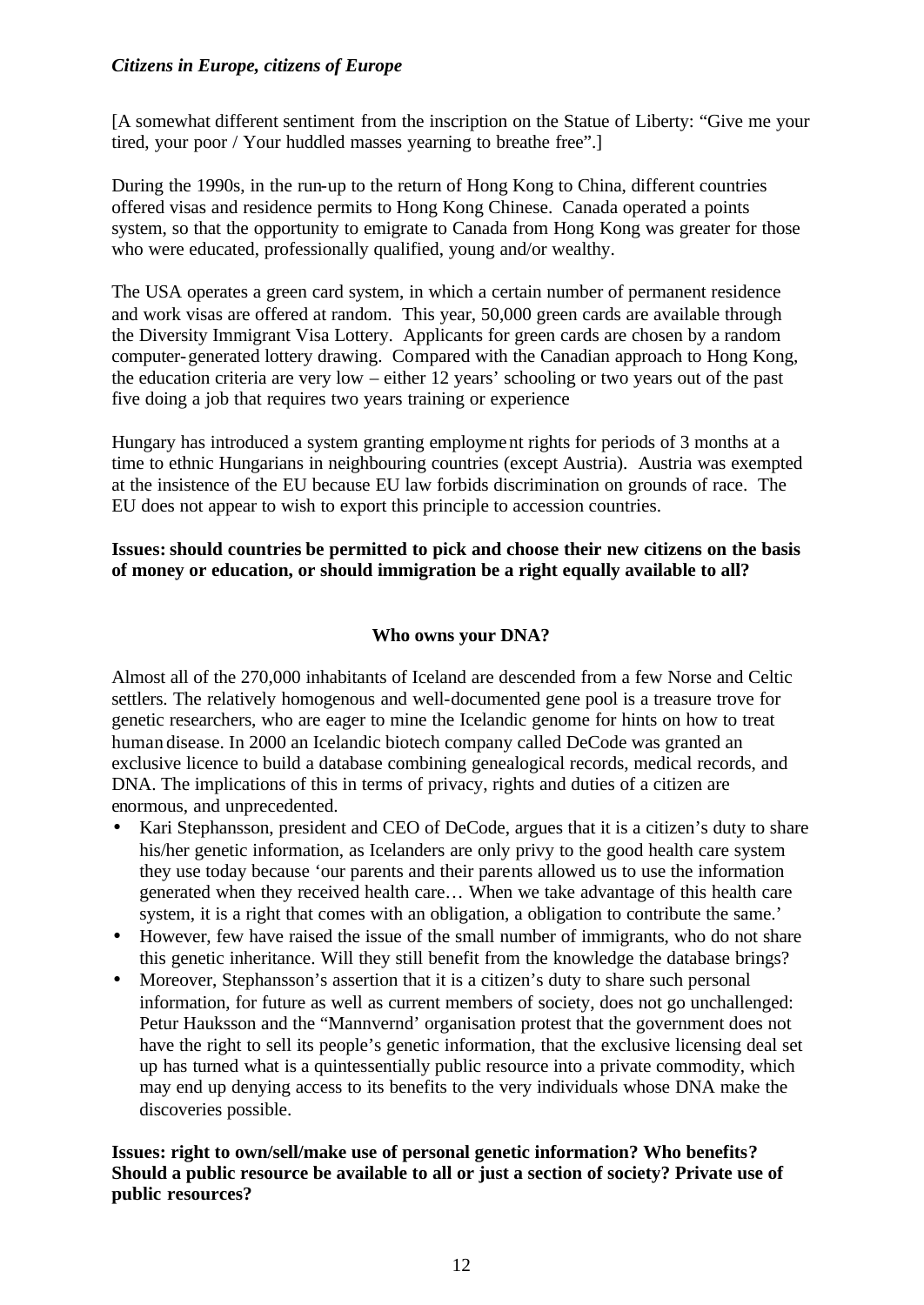### **The future of collective insurance as the mystery of life becomes less mysterious**

The Genetics and Insurance Committee (GAIC) in the UK recently announced that insurance companies could use results from genetic testing for Huntingdon's Disease when assessing applications for life insurance. Supposedly, this is because many that have a family history of a genetic disorder such as Huntingdon's Disease have difficulty in obtaining insurance because of their family history. The approval of the two tests for Huntingdon's will allow insurance to be provided at normal rates to those who have a normal test result.

• However, dissent has been voiced that this undermines a citizen's right to privacy, that it might lead to discrimination or exploitation, and questions the very concept of insurance:

"I work in the reinsurance industry. My major concern about this approach to individual underwriting is that it undermines the fundamental principle of insurance, which is the mutualisation of risk through the law of large numbers."

**Issues: Do citizens have an obligation to make their genetic data available to insurers/ medical research/ general public? Could this lead to discrimination against some citizens? If one of the characteristics of citizenship has been access to public provision of healthcare, what happens when healthcare provision starts to be influenced by knowledge of genetic factors? Does this undermine one of the features of citizenship?**

### **The privatisation of public services**

Ever since Beveridge's promise of 'cradle to grave' services back in 1945, a fundamental tenet of British government has been the provision of public services for all, regardless of income. This is seen as a basic citizen's right in the UK. However, Blair's 'third way' involves "Public Finance Initiatives" and "Public Private Partnerships", expanding the role the private sector plays in the provision of national, city and increasingly community level services. While the justification for this is that the private sector is more efficient, innovative, offers better value for money and does not compromise the core principles of institutions such as the NHS, others claim it is privatisation through the back door, and are opposed to it for both ideological and practical reasons. While Alan Milburn, the Health Secretary, maintained that 'Care will still be based on clinical need, not the ability to pay, and services will continue to be free at the point of use', the Centre for Public Services has issued a report challenging such statements.

- It maintains that the public and private sectors operate with different values: in the private sector profit is prioritised over social need and public interest;
- Global, regional and national public goods are becoming more important in determining collective and individual welfare and reducing inequality, yet the increasing private provision of public goods could change the 'publicness' of public goods-e.g. private provision will lead to an increased business role in determining the level, quality, availability of and access to services, the terms on which they are promoted, the division into commercial and non-commercial services, the emergence of competing privately financed services for wealthy and middle class users resulting in further exclusion and widening inequality.
- Is the current notion of citizenship in the UK then outdated? In the US, individuals have to take out their own health insurance. Yet the UK is in a way broadening out the hitherto national provision of public goods to encompass the EU as well, not only in education, but in health: last summer a ruling by the European Court of Justice broadened out the circumstances under which countries can carry out reciprocal treatment. Recently the first British patients travelled to France for operations.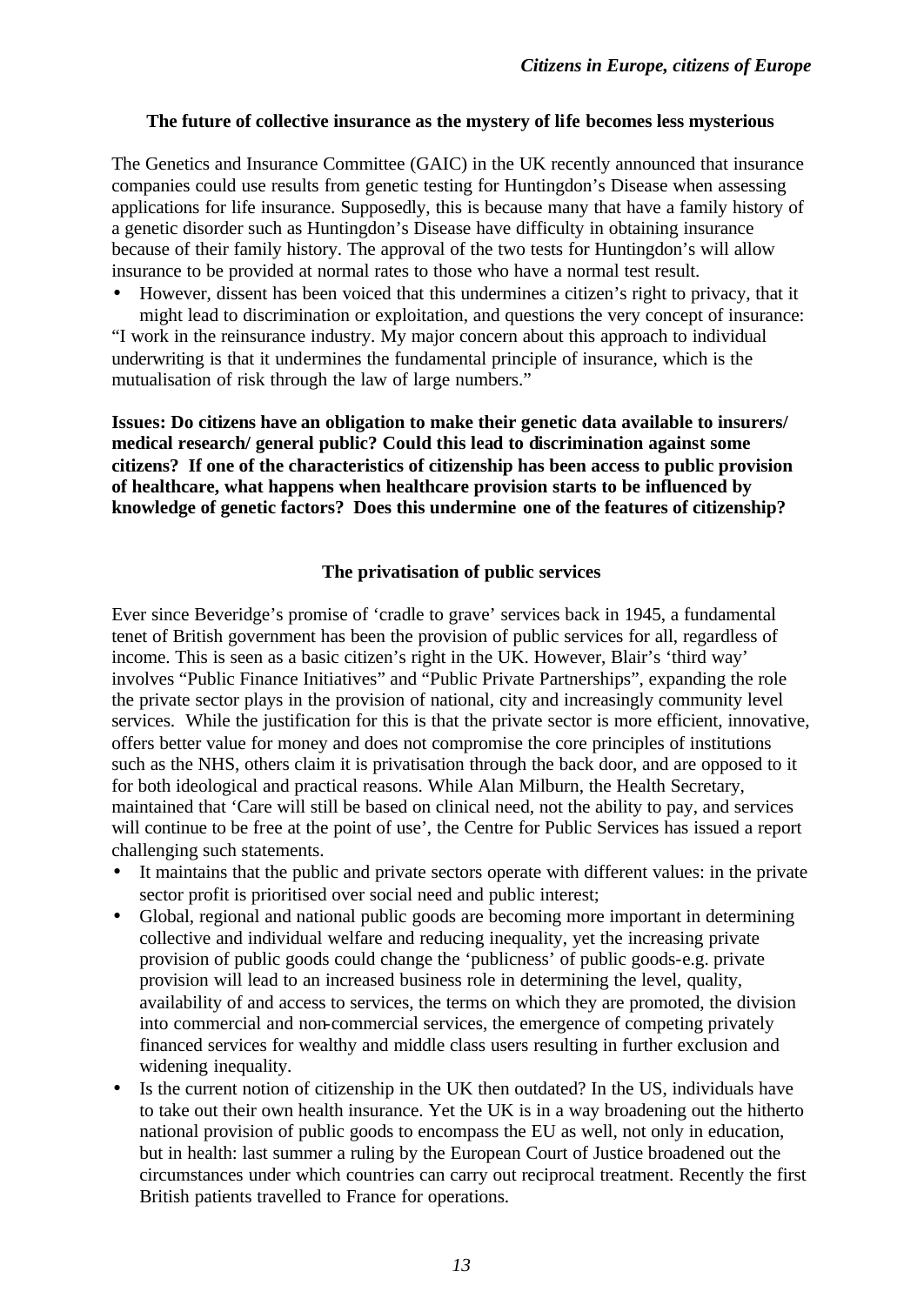**Issues: Should certain essential services be publicly run? Should these be maintained by the nation state/ the EU/ something else? Is the collective provision of public services an essential part of what it means to be a citizen, or is it merely a financially and administratively convenient mechanism?**

### **Taxation – who pays?**

Most countries in the world tax their residents in various degrees, to pay for the services provided for those residents. However, the USA levies federal income tax on the worldwide income of its citizens, regardless of where they live. In practice, a series of tax credits and international treaties eliminates the financial threat of double taxation on American expatriates. But the IRS maintains a network of international offices to help US citizens overseas pay their US tax.

A large proportion of global wealth is owned in tax havens – small countries that do not levy high taxes (because they do not provide lots of public services) and thus attract financial institutions to set up there. This can have the effect of reducing the amount of tax revenue that can be raised by countries with more extensive public service provision.

**Issues: Who should pay for the provision of collective services? Should non-citizens (i.e. non-voters) be obliged to pay taxes, if they have no right to influence how those taxes are spent? (No taxation without representation?) Is it fair that people can avoid taxation by moving their financial assets to tax havens? If not, how does this square with the idea that each country should be allowed to control its own taxation?**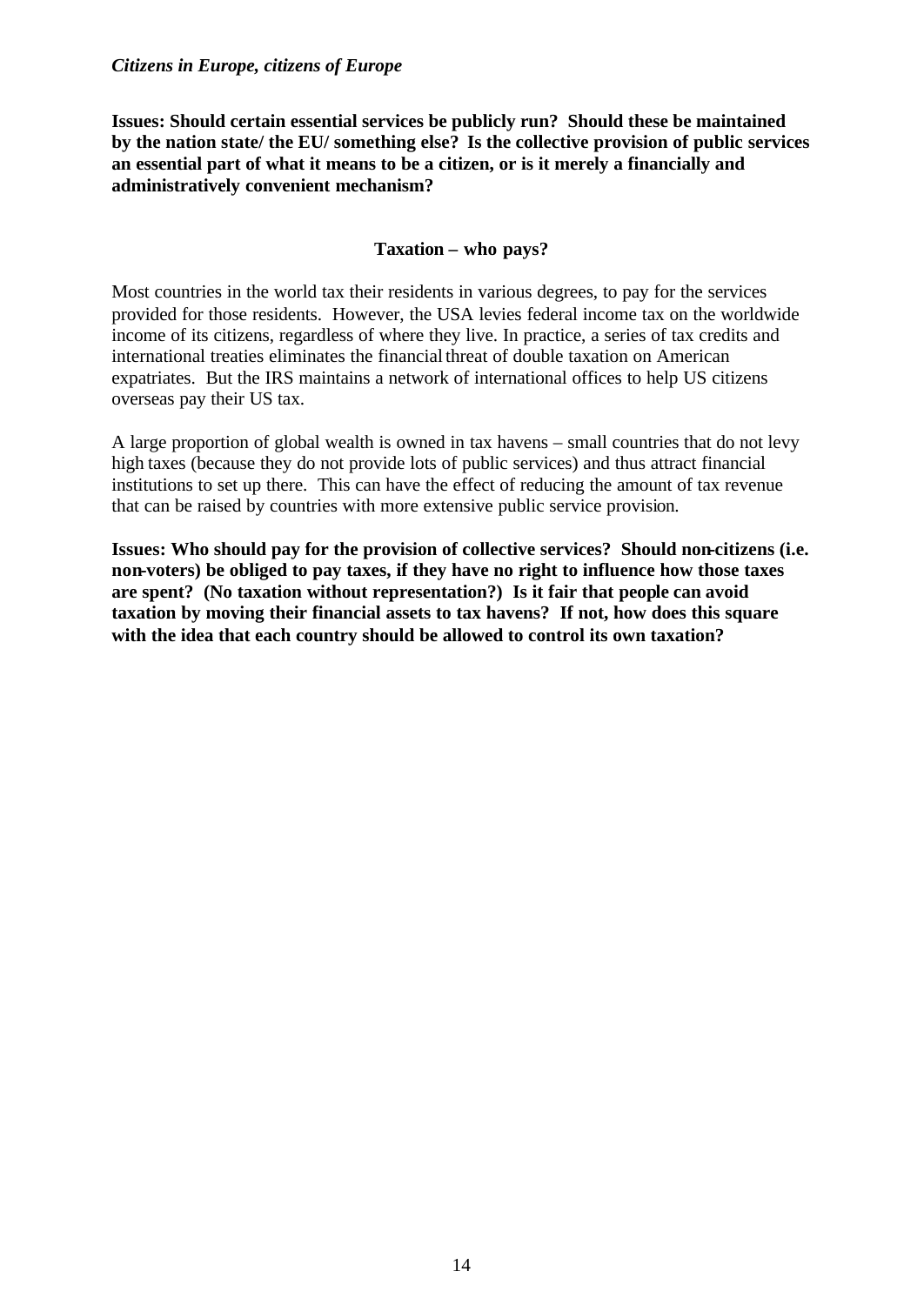# **Shared identity**

*What do citizens have in common? They are subject to the same laws and decision-making, and may share resources in common, but so do people on a passenger jet. What else is it that brings citizens together? Are these features in any way natural, or can they be manufactured by political decision? And when does the preservation of cultural traditions against external influence turn into racism?*

### **The right to be a citizen**

How do people become citizens of a country? There are two ways: either by birth or through naturalisation. Different countries apply different rules on who is eligible for citizenship by birth and on the requirements to become a citizen by naturalisation.

Citizenship questions are closely linked with questions on identity. In many countries citizenship laws have developed out of historic circumstances.

The German citizenship law has certain characteristics, which have evolved from the changing of its borders after the First and Second World War. It is based on the concept of *ius sanguini* ("law of blood") which means that people with German ancestors are eligible to become citizens. In the UK, in contrast, citizenship legislation is based on the concept of *ius soli* ("law of the soil"), which means that people who are born on British soil are eligible for British citizenship. This is combined with the *ius sanguini*, making sure that children born by British parents abroad are also eligible.

The German law led to the contradiction, that people could emigrate to Germany e.g. from the former Soviet republics, and, provided they had German ancestors, immediately acquired full citizenship, while e. g. Turkish children, born and raised in Germany by Turkish parents, were not German citizens.

The German citizenship legislation was changed when the contradiction became too stark in the 1990s with large numbers of 'ethnic Germans' from former Soviet republics and other Eastern European countries emigrating to Germany after the fall of the Berlin Wall. In the new legislation, children who are born in Germany by non-German parents obtain automatically dual citizenship at their birth – German citizenship and that of their parents. At the age of 18 they will have to choose one of them, because Germany does not allow dual citizenship. The new regulation makes sure that children born in Germany enjoy the protection of both the country they live in and the country of their parents. They also have the opportunity to become adult German citizens without any hindrance. Hence, German citizenship at birth can now be obtained by children of non-German parents, which was not possible before.

### *Commonwealth citizens*

The status of a Commonwealth citizen is defined under the British Nationality Act 1981. This includes:

- British Citizens:
- British subjects with the right of abode in the UK (this generally applies to people who were born before 1 January 1949 and who had a connection with either British India or the Republic of Ireland);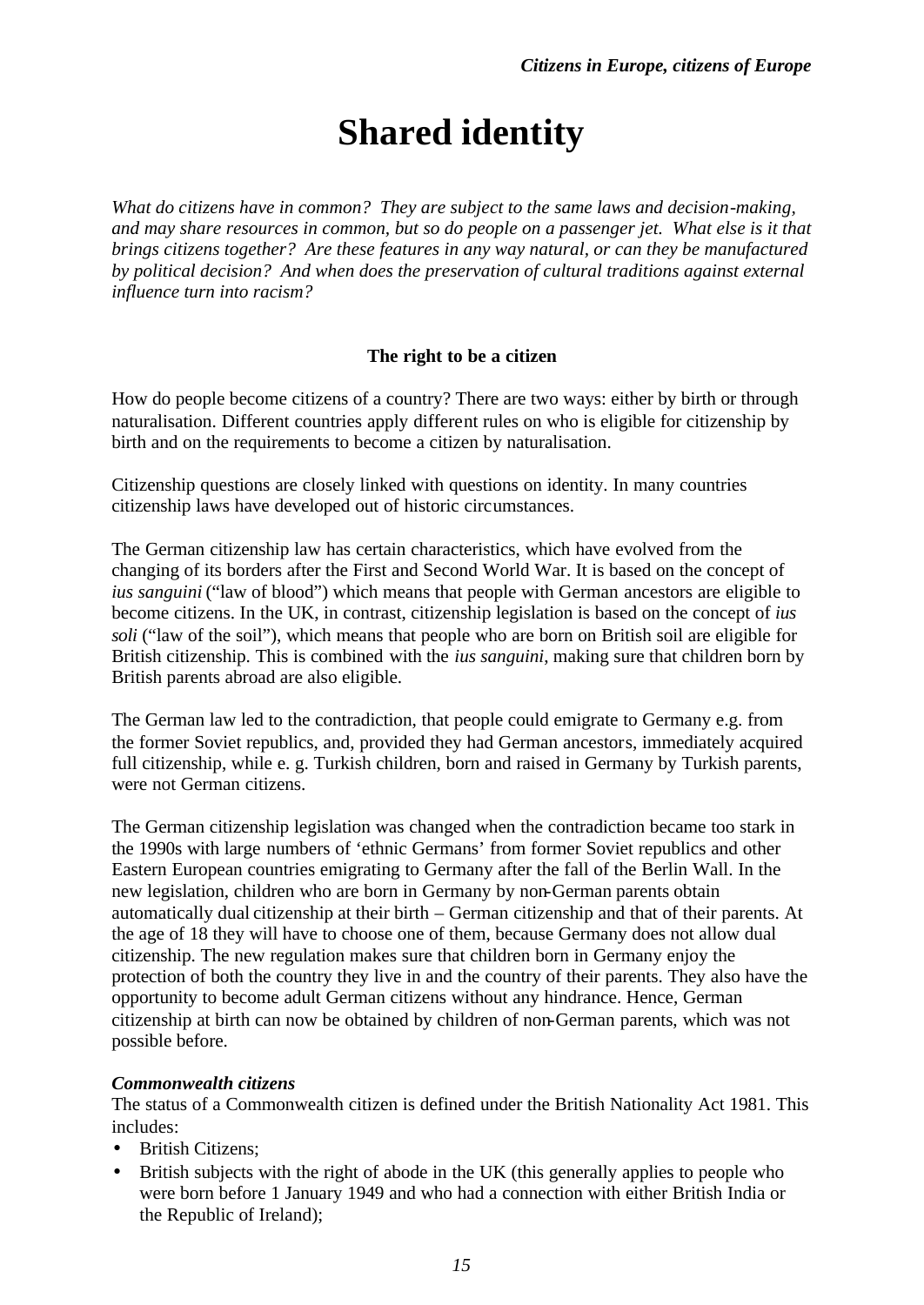- British Dependent Territories citizens (i.e. people who obtained their citizenship from a connection with a territory which remains a British dependency e. g. Gibraltar, Bermuda);
- British Overseas Citizens (i.e. people who have a connection with a former British colony - for example, Kenya - who did not become citizens of that country when it became independent and did not become British citizens).
- A further category was added in 1986: British National (Overseas): this applies to former British Dependent Territories citizens connected with Hong Kong.

**Issues: who should be permitted to be a citizen? Should it be based on country of birth or country of ancestry, or on something else altogether? Should historical connections between different countries make it easier to acquire citizenship?**

### **Language**

When applying to obtain citizenship (naturalisation) most countries require the applicants to prove their knowledge of the language. For example: the Home Office requires people applying to become British citizens to have *a sufficient knowledge of the English language*  (or Welsh or Scottish Gaelic). The knowledge of the language does not have to be perfect, but it must be sufficient for the applicant to fulfil their duties as a citizen, and to mix easily with the people with whom they work. Exceptions are made for the wife or husband of a British citizen who does not have to meet the requirement of sufficient knowledge of English to become a British citizen.

Recently the Home Office has announced plans to change the procedure of naturalisation, which include the language requirement even for wife/ husband of a British citizen. These plans were angrily opposed by the Asian community, as they seem to target specifically the practice of bringing a wife/ husband from an arranged marriage (born and brought up e.g in India and often not English-speaking) to the UK.

A law went into effect in Poland last year obliging all companies selling or advertising foreign products to use Polish in their advertisements, labelling and instructions. Latvia has tried to keep Russian (and, to be more precise, Russians) at bay by insisting on the use of the Latvian language in business. Perhaps the most effective way of keeping a language alive, however, is to give it a political purpose. The association of Irish with Irish nationalism has helped a revival in this language in the 19th century, just as Israeli nation-building has converted Hebrew from being a merely written language into a national tongue.

**Issues: How far should citizenship require cultural assimilation? Should the government regulate the languages spoken by citizens, or is this something that should be left to people and their own choices?**

### **Conscription**

There are many countries which use conscription as means of recruiting for their armies. The possession of an army is one of the features of a state, and conscription is often seen as a means of creating an identification between the citizen and the state.

Typically, all young men (and in the case of Israel even women) are required to serve a limited period (generally between 12 and 18 months) in the army. It is possible to do social work instead, if for moral reasons someone does not want to carry weapons. One advantage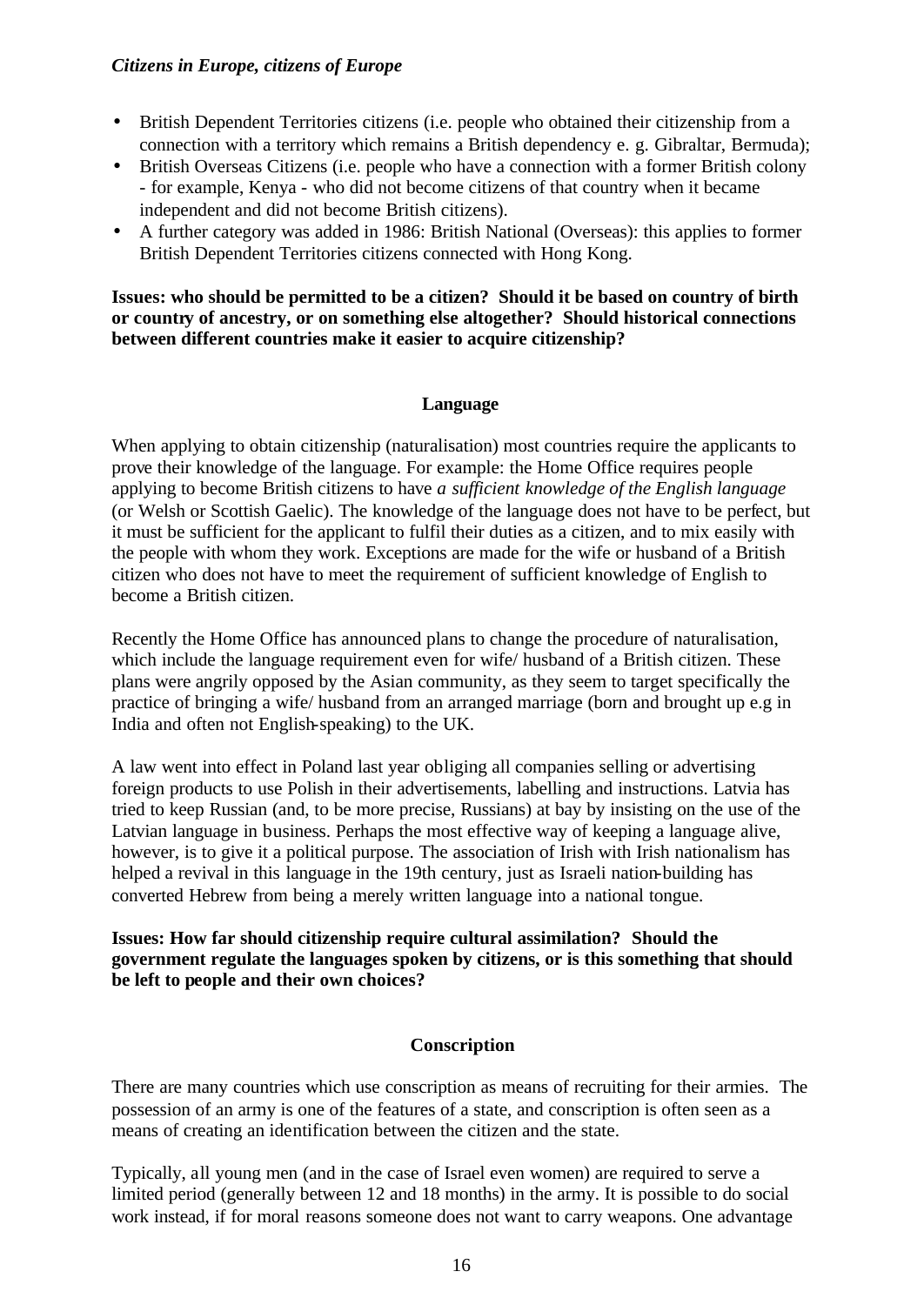of conscription is seen in the fact that the army gets a direct link to society, reducing the possibility for it to turn into a separate power as has e. g. happened in military dictatorships. In contrast, in the UK conscription was only introduced during war times.

The Israeli Conscription Law requires all Israeli nationals or permanent residents of a certain age to serve in the army. However, in practice Muslims and Christians are not called upon. Although the reasons for this seem obvious, the contradiction remains that Arab Israelis are citizens just as Jewish Israelis, yet they do not have to fulfil their citizenship duty of serving in the Army. The fact that Arab Israelis do not serve in the army leads to further discrimination, because many places of employment or residence require the candidate to have served in the army. Arab Israelis can therefore face difficulties in employment and accommodation.

A similar case of discrimination was an issue in Northern Ireland during the First and Second World War. When conscription was introduced during the war, all male British citizens were called up, but not those in Northern Ireland. The issue of conscription led to controversy if it was to be extended to Northern Ireland, for fears that not all citizens would follow the call loyally and that it would be seen as an act of aggression both in Northern Ireland and south of the border. There was particular opposition in the Catholic communities. As a result, Northern Irish citizens were not treated in the same was as citizens of the rest of the United Kingdom and serve in the army.

### **Issues: Should citizens be conscripted for military service? Is defending the country a duty of being a citizen? What is wrong with conscripting foreigners?**

### **Reservation of state employment**

While in EU employment law there is a principle of equal treatment and the prohibition of discrimination on grounds of nationality, member states may still reserve certain posts for their own nationals, which must be concerned with the exercise of powers conferred by public law and the safeguarding of general interests of the State or local authorities. For example, 25 % of the UK's Home Civil Service positions are reserved for 'UK nationals' (where 'special allegiance to the state' is required) and posts in the Diplomatic Service (i.e. Foreign and Commonwealth Office) are open only to British citizens.

- In countries such as France, Germany and Austria teachers have civil servant status. As you can only become a civil servant if you are a national of the respective country, you can only become a teacher if you are a French/ German/ Austrian citizen (some exceptions apply for language teachers).
- To work as a civil servant for the EU institutions you have to be a citizen of one of the 15 member states.

**Issues: France and the UK have different ideas of what service should be reserved for nationals. Why? Why should the job of a teacher be given this protection? Is any state reservation of employment necessary in the EU?**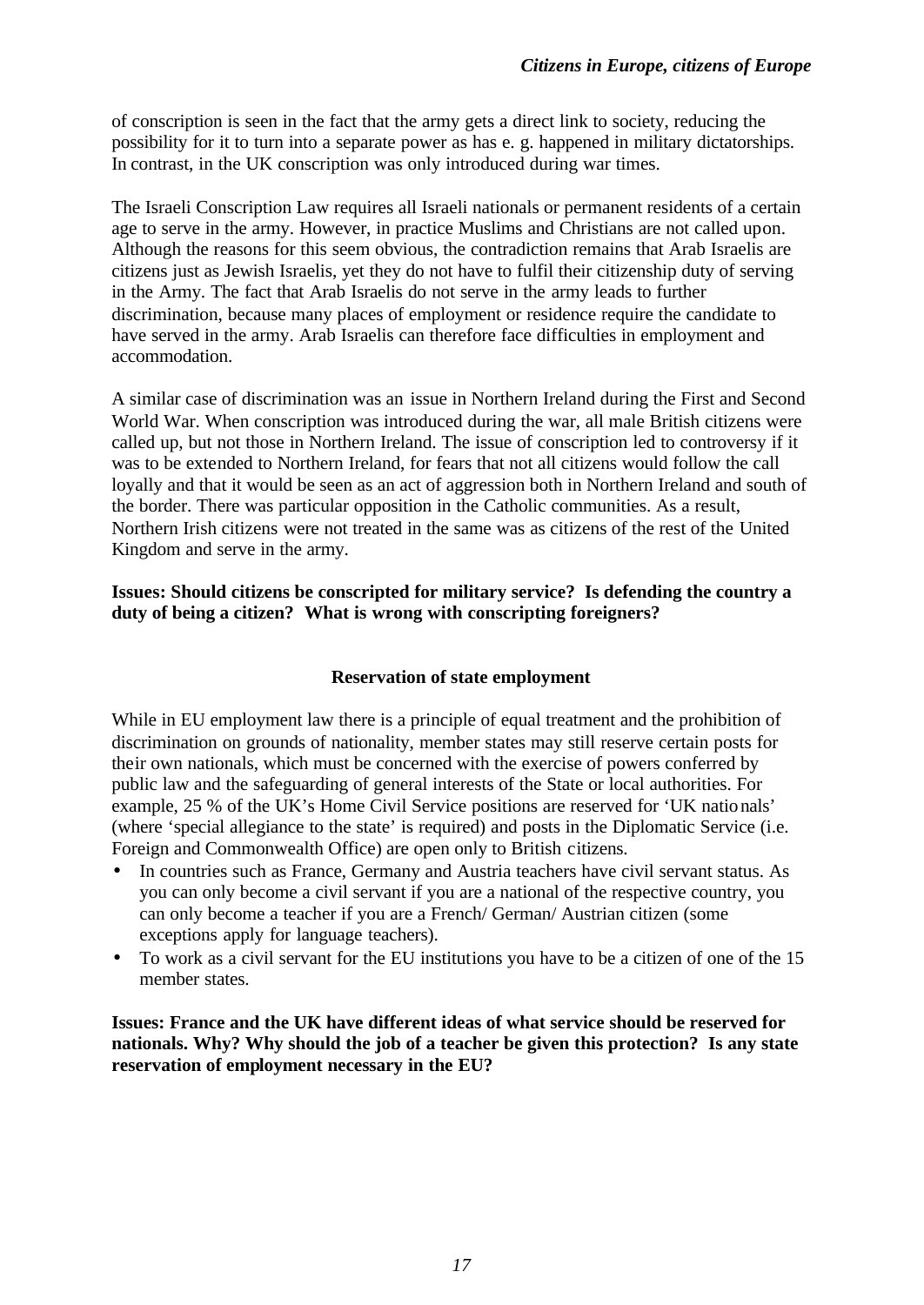# **Case studies**

The afternoon workshops will look at some of the features that make up citizenship within the member states of the European Union at present, and ask whether they can or should be replicated at the European level.

The European Union has not been created from scratch. Its members are states in their own right, often with hundreds of years of history, plenty of time in which to build up the traditions and features of national identity.

Many of the attributes of a nation state are not in fact legal in character but cultural. Should the European Union seek to establish the equivalent of these features at the European level?

This suggestion needs an example. Every European country has an education system that is geared, among other things, to producing graduates to staff the institutions of government. Sometimes these connections are very strong  $-8$  out of the 10 post-war British prime ministers studied at Oxford – but always they are there. The College of Europe, one of the first European institutions created after the second world war, has assumed this role with regard to the institutions of the EU. Similarly, there exists the European University Institute in Florence. Both of these institutions specialise in their research and tuition in matters relating to the European Union.

Now, a European educational institution does not undermine the existence of national educational institutions, so it is hardly controversial. The European flag and anthem are similarly harmless but nevertheless raise opposition among anti-Europeans in the UK.

But there are features of "national" life which must necessarily, if established at European level, weaken or even replace those within the member states. The examples put forward for discussion seek to illustrate this question.

Let us go back to the argument posed by Michael Portillo. Is the European Union becoming a European nation state, or is it in fact a new kind of institution altogether?

### **A European level of politics**

One feature of recent years is the growth of a European level of political activity. The European institutions have become surrounded by lobbyists and interest groups of all types. It was recently estimated by Euractiv.com that there are 100,000 people employed full-time on EU-related business. Should the EU encourage this?

For example, the EU currently funds European-level NGOs such as BEUC (the European Consumers' Organisation), the European Citizen Action Service and the European Movement. (Perhaps they cease strictly speaking to be NGOs.)

These organisations exist, at least in part, to lobby the very institutions that give them money, and – in the case of the European Movement – to defend those institutions against their nationalist critics. Is it legitimate for the European institutions to fund their own lobbyists? But what if the alternative is that the consumers' voice is not heard at European level? Is that preferable?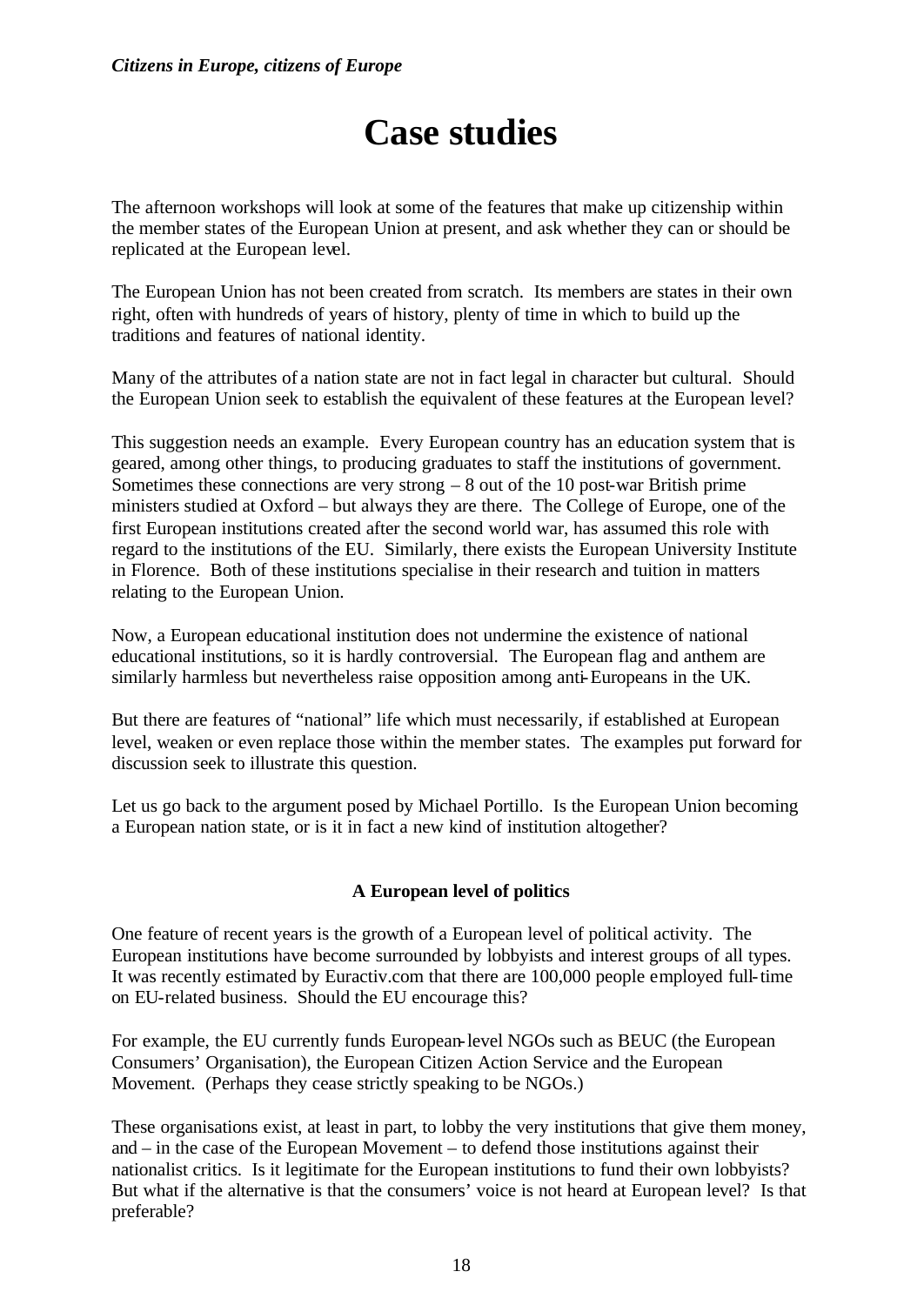(It should be pointed out that the national section of the European Movement in the UK does not receive money from the European Commission, or indeed from any other public source.)

### **Should there be European political parties?**

A democracy is more than just the laws or constitution that define it. It is also the expression of democratic practice. To what extent should the European Union encourage the practise of democracy at the European level?

A specific question is the creation of a European level of political parties. Political parties in the EU are at present, almost without exception, organised on a national basis. They group together in the European Parliament and sometimes before meetings of the European Council in order to exert more influence in those institutions. But proposals on the table of the Convention on the Future of Europe might go much further than that.

For example, should there be seats in the European Parliament specifically for European lists? Should candidates for the European Commission presidency be nominated by European parties? Should the manifestoes of the European parties take precedence over the manifestoes of the national parties?

To reward political parties that are organised at European level is to reward those political groups that are represented across the European Union. Political parties that exist only within their own member states will tend to lose out under such a system. Should the European political system steer its political parties in one direction rather than another?

### **A European welfare state?**

Conceptions of the welfa re state vary widely across the EU. A report by the Office of Health Economics (OHE) in July 2001 revealed that the UK spends £970 per person on health compared to £1,400 in France and £1,700 in Germany. Higher spending on public services must of course be paid for by higher taxation.

The Maastricht treaty specifically forbids member states from bailing each other out in the event of an unmanageable deficit, and the Stability and Growth Pact aims to prevent deficits becoming unmanageable in the first place. The emphasis is on the provision of welfare services at the national level.

But, what happens in a Europe of free movement. Citizens are free to move from one country to another in search of work, or merely for pleasure. Are welfare rights to be portable?

The pension system in each EU member state is distinct from those of its neighbours. Those who move from one country to another during their working lives risk building up substantially inferior pension rights compared with those who stay put in one country. The UK is almost unique in its system of portable private pensions. Should pension rights be harmonised in some way to accompany the free movement of labour?

What if people start emigrating to countries with low taxation – we could see a brain drain. Should there be limits on each country's freedom to set tax rates? How do we otherwise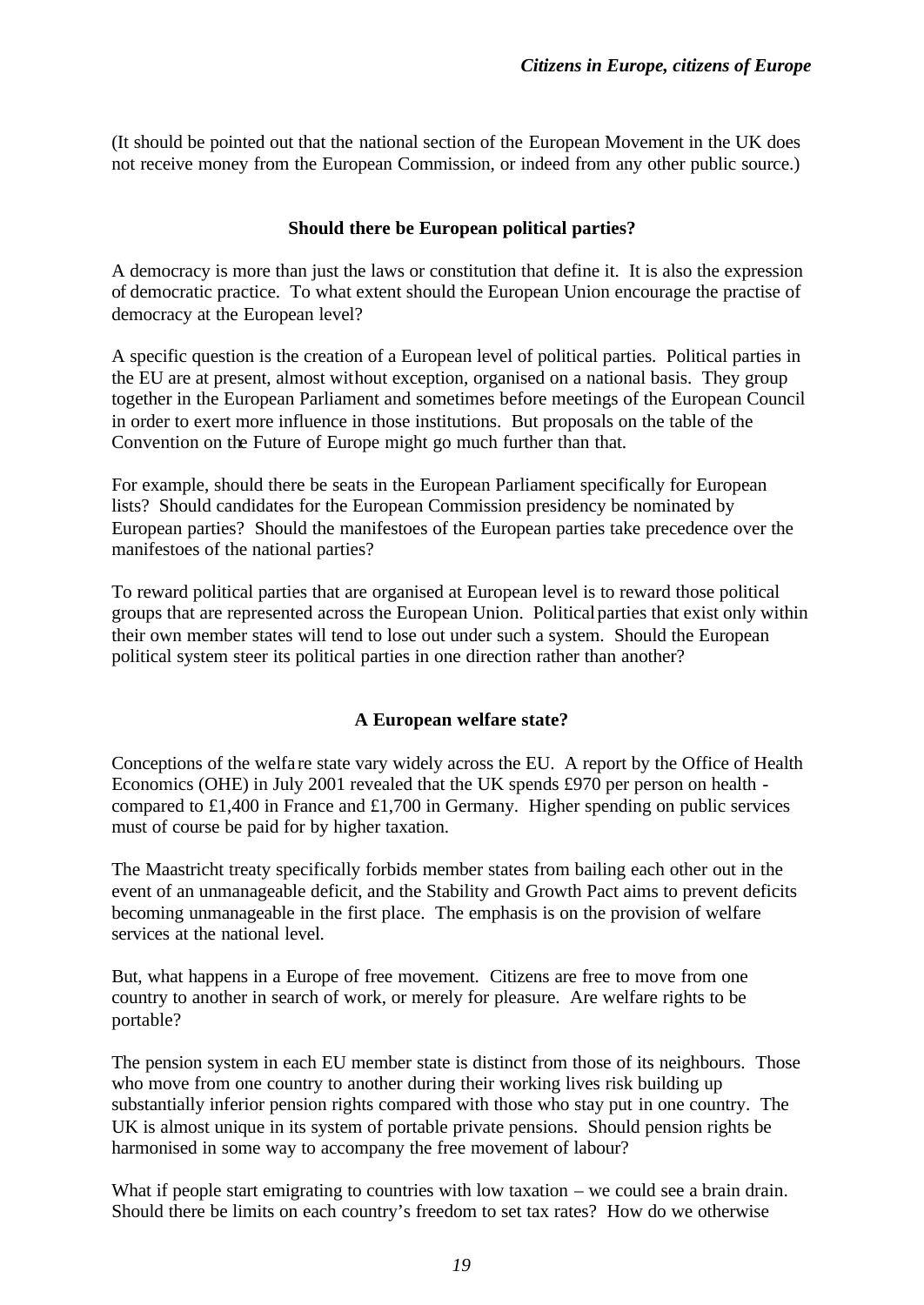prevent the competitive reduction in taxation and spending? A minimum rate for VAT was agreed as an integral part of the creation of the single market: is something similar needed to accompany the creation of the euro? Where is the dividing line between solidarity between countries on the one hand and national autonomy on the other?

### **European media and communication**

Every country in Europe has some kind of national broadcasting system. National news is reported, and national weather forecasts are presented. Do we need a European media?

There are some European TV stations – Euronews, Eurosport – but they are not market leaders. Should the EU take action to promote more European news coverage? Or should this be left to the market, so that pan-European media will only emerge in respond to alreadyexisting demand?

One obstacle to international news coverage is the lack of a common language. Even European media must exist in different linguistic variants. Should the EU encourage the use of one language (e.g. English) in European communication? Should it support the continued use of different languages through, for example, supporting research into automatic translation techniques?

### **This sporting life**

Sport in Europe is generally organised on a national basis. Taking football as the best example, every country has a national team and national tournaments. The separate identity of these national tournaments is policed very vigorously by UEFA, the European governing body. Carmarthen Town, a Welsh team, was banned from playing in an English league; the existence of a few historical anomalies has not undermined the enforcement of this principle.

Should international leagues be permitted as well as, or instead of, national tournaments? Football clubs in Scotland, Portugal, Belgium, the Netherlands and Scandinavia speculated about the creation of an Atlantic League. This was firmly rejected by UEFA, insisting that national tournaments were the building block of football. Should the EU accept this? Already, the rules about the minimum representation from players of the home country has been swept away by the single market. Is sport a business, or is it an expression of culture?

Do we need European sports teams? The athletics world cup has a European team, and the Ryder Cup is played between teams of golfers from the USA and Europe. Should there be more support for European sporting representation?

### **Who are the heroes of Europe?**

Unlike just about national set of banknotes ever produced, the euro banknotes do not feature national or other notable figures. The notes of the former national currencies being withdrawn feature poets, generals and national heroes. They have been replaced by featureless windows and anonymous bridges. Is it possible for the European Union to commemorate individuals on its banknotes? If so, who should they be?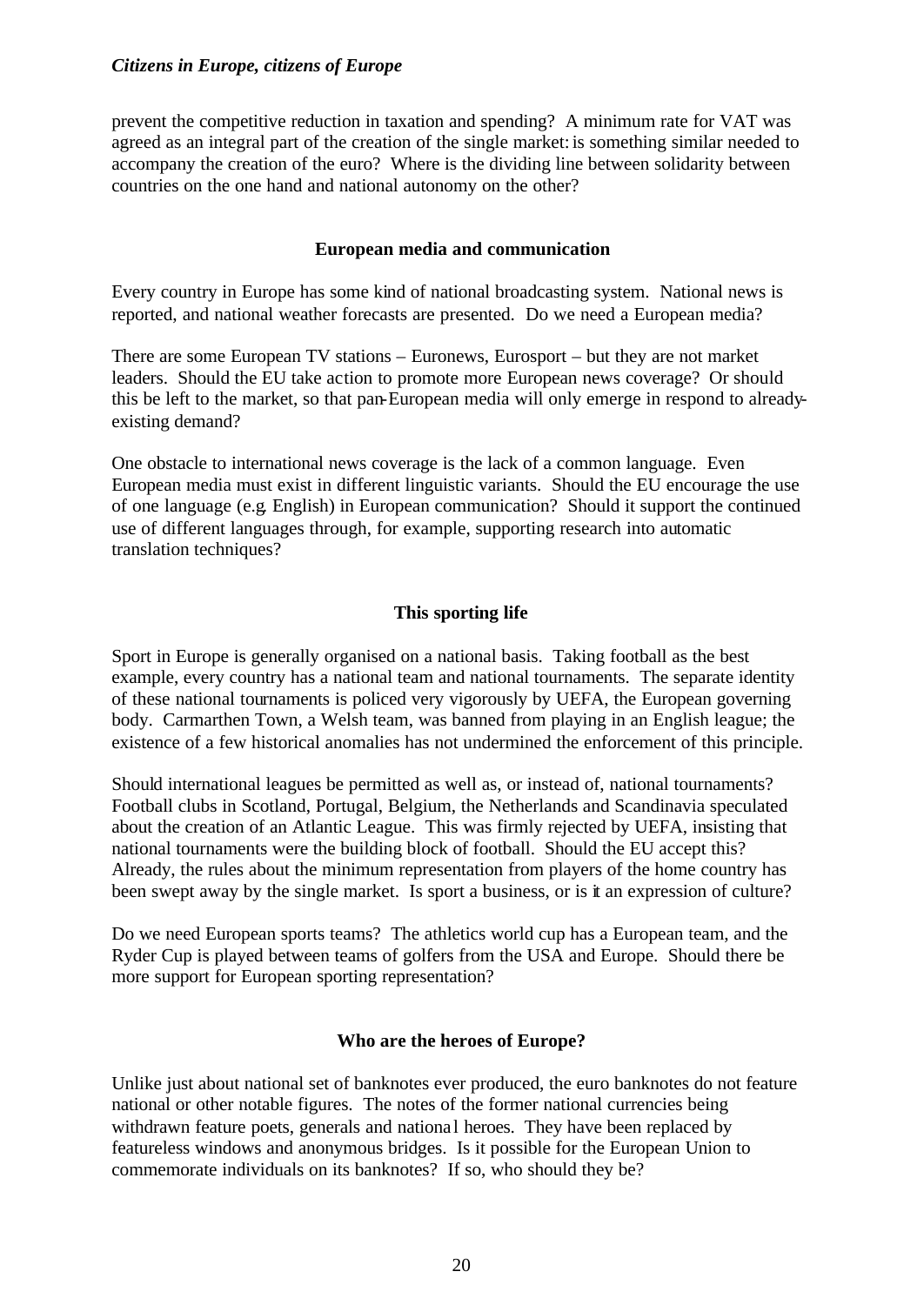### **Trade unions**

Different EU member states have different traditions concerning labour relations. Some, such as Austria, have highly developed systems of searching for and obtaining agreement between the social partners. Others, such as the UK, do not.

In the single market, as increasing numbers of companies operate at a European level, are these different national traditions sustainable? The Works Council Directive has brought in some rights for employees, in large companies organised in more than one member state. But this still leaves trade union organisation a long way short of company organisation at the European level. Should the EU seek to involve itself further in the development of labour relations structures at the European level, or should this be left to the member states?

### **A European constitution?**

Every member state within the European Union has a constitution, a set of rules to determine how it is governed. Constitutions can vary considerably in nature – some are long, some are short, some are not even written down – but each shapes the politics of the country that has adopted it. A constitution serves as a symbol of a polity as a self-governing entity, expressing a set of political values and acting as a focus of loyalty for its citizens. It also assigns powers to the institutions of government and describes how they relate to each other and to the voters.

The Laeken Declaration of December 2001 established a convention to consider possible reforms of the European Union. Should the European Union adopt a constitution of its own? Or should it remain governed according to a series of international treaties (Rome, Maastricht, Amsterdam, etc)?

### **European citizens**

At present, European citizenship is possessed by citizens of the 15 EU member states. It is something they all have in common, because of the legal status of their countries of nationality, i.e. as member states, rather than because of anything they themselves may have done.

Should European citizenship become available to people resident in the EU who are nationals of one of the 15 member states? There are many people from outside the EU who are permanently resident within it. The rights of European citizenship are currently denied to them, although they are subject to all the obligations imposed by the European Union.

Underpinning this innovation would be the concept that the EU is no longer just an association of member states but a political institution representing citizens directly. Is this correct? Is this acceptable?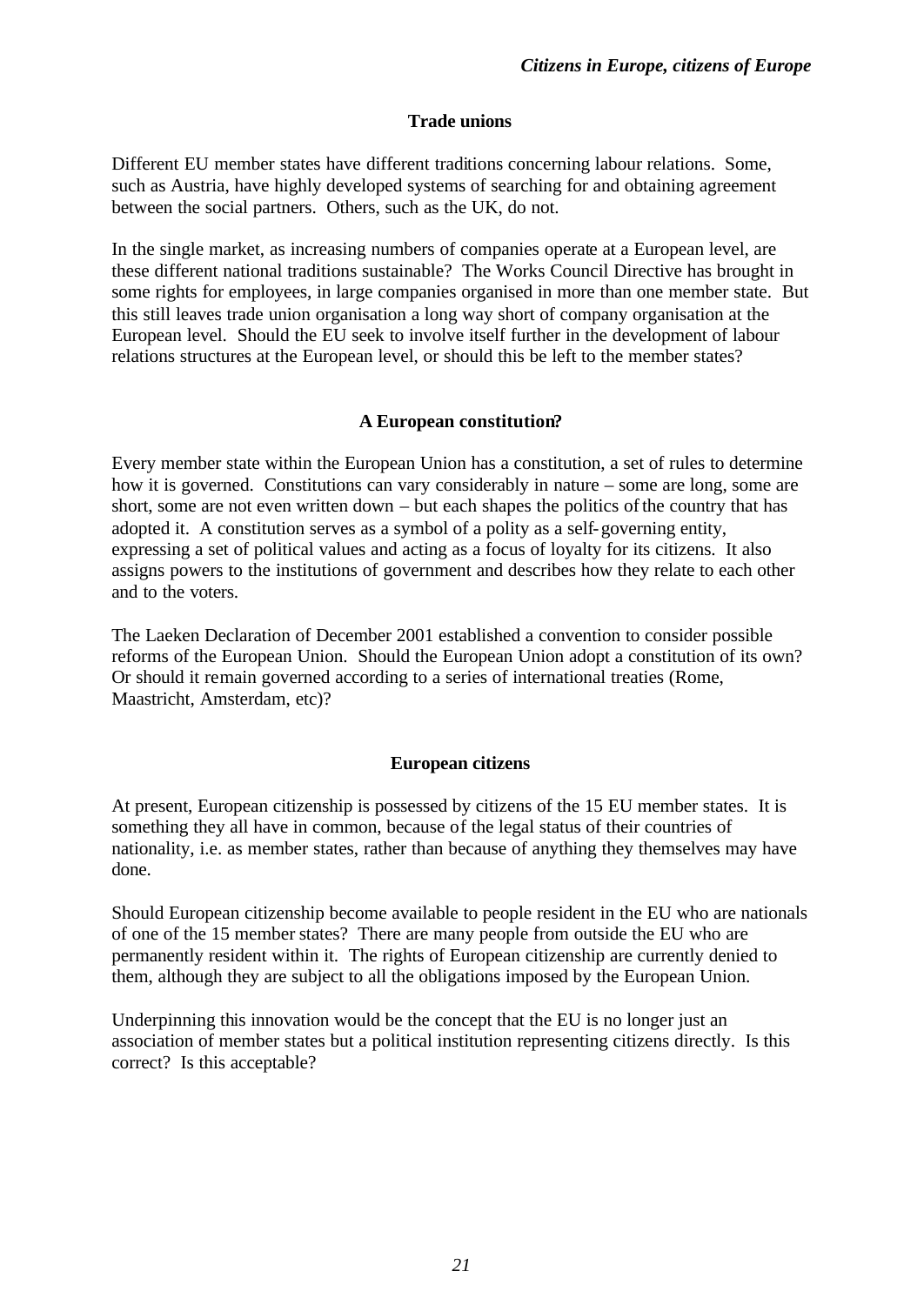# **Citizenship – a complex concept**

### **What is citizenship?**

Citizenship is about your interaction and involvement with the social and political world around you. An important part of citizenship are your

### *rights:*

- rights to individual freedom, such as the right to private property
- political rights, such as voting or standing as candidate in elections
- social rights, such as the right to welfare.

#### *duties:*

- the respect of law
- responsibility towards others
- an understanding of the political system.

### **British citizenship and identity**

A person becomes a British citizen through the following ways:

- by birth in the UK, or in a place still a British colony;
- by naturalisation in the UK or a British colony;
- by registration as a citizen of the UK and Colonies
- by legitimate descent from a father or mother to whom the previous conditions applied.

However, what it means to be European, British, English, Scottish, can vary enormously. 'Citizen' and 'state' are words often used, but seldom properly understood. The composite nature of the UK makes the issue even more complicated. 'Britain' is commonly identified with the UK but that isn't correct, as the *state* is officially called the United Kingdom of Great Britain and Northern Ireland.

Then there is the question of citizenship: that is designated as 'British' - but historically this has been confused with nationality. In Great Britain there are certainly three nations - the English, the Scots, the Welsh. In Northern Ireland, moreover, there are the divergent selfidentifications of that province's population as either British or Irish. Moreover, our formal acknowledgement of citizenship in Britain is actually rather recent: a passport, which expired as late as 1992, still identified an Englishman as a 'British subject'- of Her Britannic Majesty. Current passports identify him as a 'British citizen' - which, confusingly, is actually the designation given to his nationality.

In terms of identity, there has long been a widespread muddling up of Britishness with Englishness in England but this misperception has also been shared by much of the rest of the world. Viewed both from the outside and the inside of the United Kingdom, Englishness has long obscured the smaller national identities.

A recent Runnymede Trust commission into multiculturalism in the UK, led by Professor Lord Parekh, has argued for a new and more diverse conception of 'Britishness', that embraces devolution and the full range of cultural difference in the UK. A number of ethnic minority commentators, such as Darcus Howe and Yasmin Alibhai-Brown, have addressed what kind of identity Englishness now is and what it might offer as opposed to Britishness.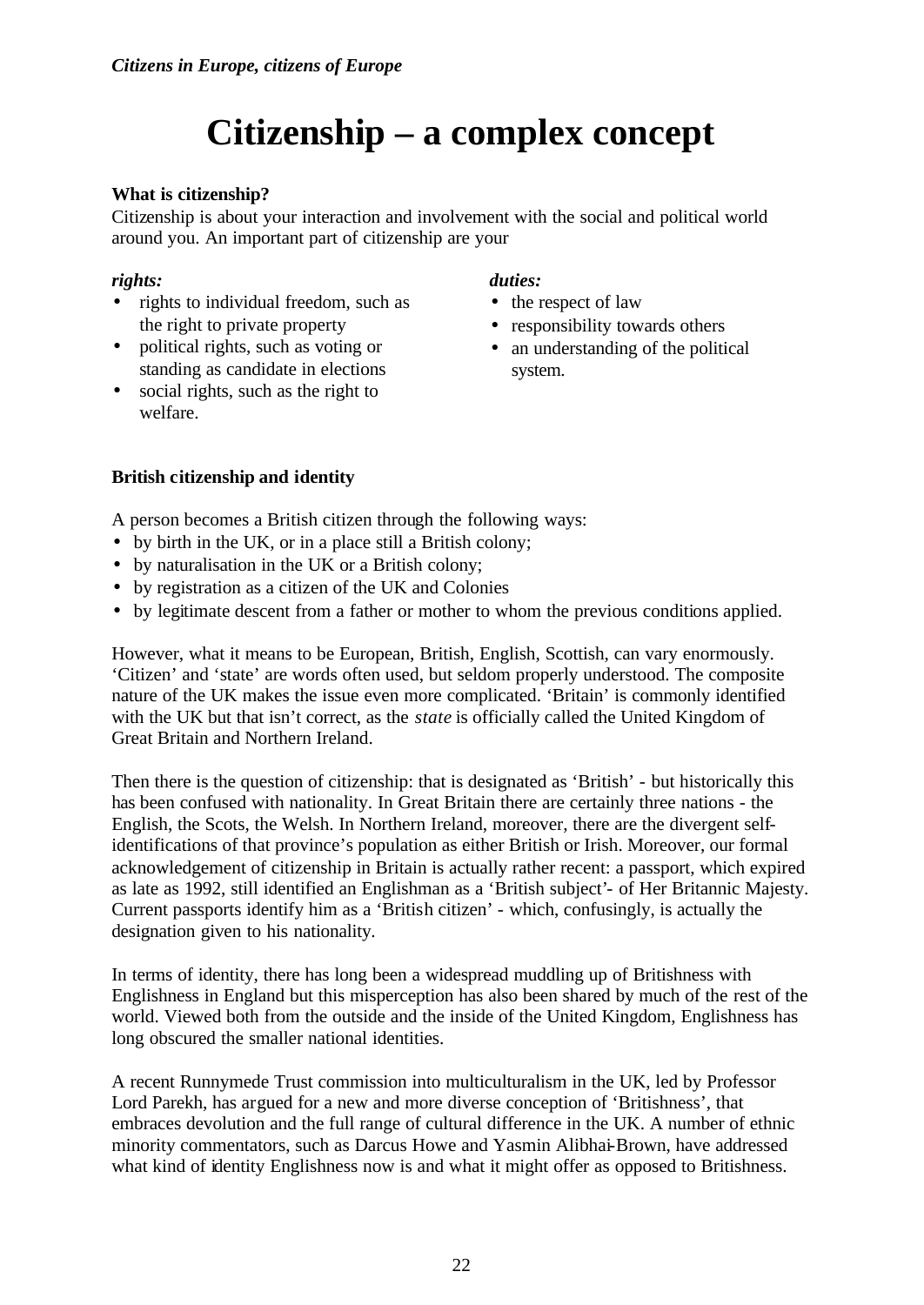### **European citizenship**

In modern Europe the first step towards this came in 1950 with the Council of Europe's Convention on Human Rights, backed up by the European Court of Human Rights in Strasbourg, which gave citizens the right to appeal against rulings made by their own government. While the term EU citizenship was not formally introduced as a legal concept until the Maastricht Treaty in 1992, the roots of European citizenship therefore lay in the concept of non-discrimination.

Every person who is a citizen of one of the Member States of the European Union is also a European citizen. There is a single set of rights and duties for all EU citizens. Regardless in which EU country you live, you enjoy the same rights and protection as the citizens of that country. For example, as a UK citizen living in France you enjoy the same rights and protection as the French citizens.

### **As a European citizen you can…**

- travel freely in the EU
- move wherever you like in the EU and study, work or retire there
- benefit from diplomatic protection of other EU members states when you are outside the **EU**
- vote and stand as candidate in European and local elections of your country of residence anywhere in the EU

So, freedom of movement is no longer confined to economic activities but is a general right to be enjoyed by students, pensioners, and indeed anyone with adequate financial means. Although at the moment these rights only apply to EU nationals, the right to seek work or reside in any other member state could soon be extended to any third country nationals who have lived legally in the EU for a qualifying period of time.

The aim of achieving a full common market has led to the Schengen Agreement, under which the internal borders are abolished, accompanied by compensatory measures such as police cooperation of the Schengen states (Ireland and the UK have decided not to sign the Schengen Agreement due to their geographical situation with long sea borders). The Schengen Agreement also includes a joint way of dealing with non-EU nationals coming into the EU. The Schengen states have agreed to a common list of countries whose nationals require a visa to enter the EU, and a common "Schengen Visa" allows people who have a visa for one of the Schengen states to move freely between all of them.

[A controversial debate has opened with regard to the future Eastern enlargement of the EU. Due to the large differences in income and employment between the current EU member states and the accession countries those EU members with an Eastern border (Germany and Austria) were worried about the free movement of labour, with large numbers of cheap Eastern European workers flooding onto their labour market. The EU has hence suggested transitional periods of 2-7 years, in which the 'new' EU citizens (as they will then be) will not have the same right of free movement and seek work in any other EU member state as the 'old' EU citizens have: they would be '2nd class EU citizens'.]

In recognition of the diversity of the EU, in recent years an increased emphasis has been placed on what are best described as citizenship values. They are broadly the common values of 'liberty, democracy, respect for human rights and fundamental freedoms, and the rule of